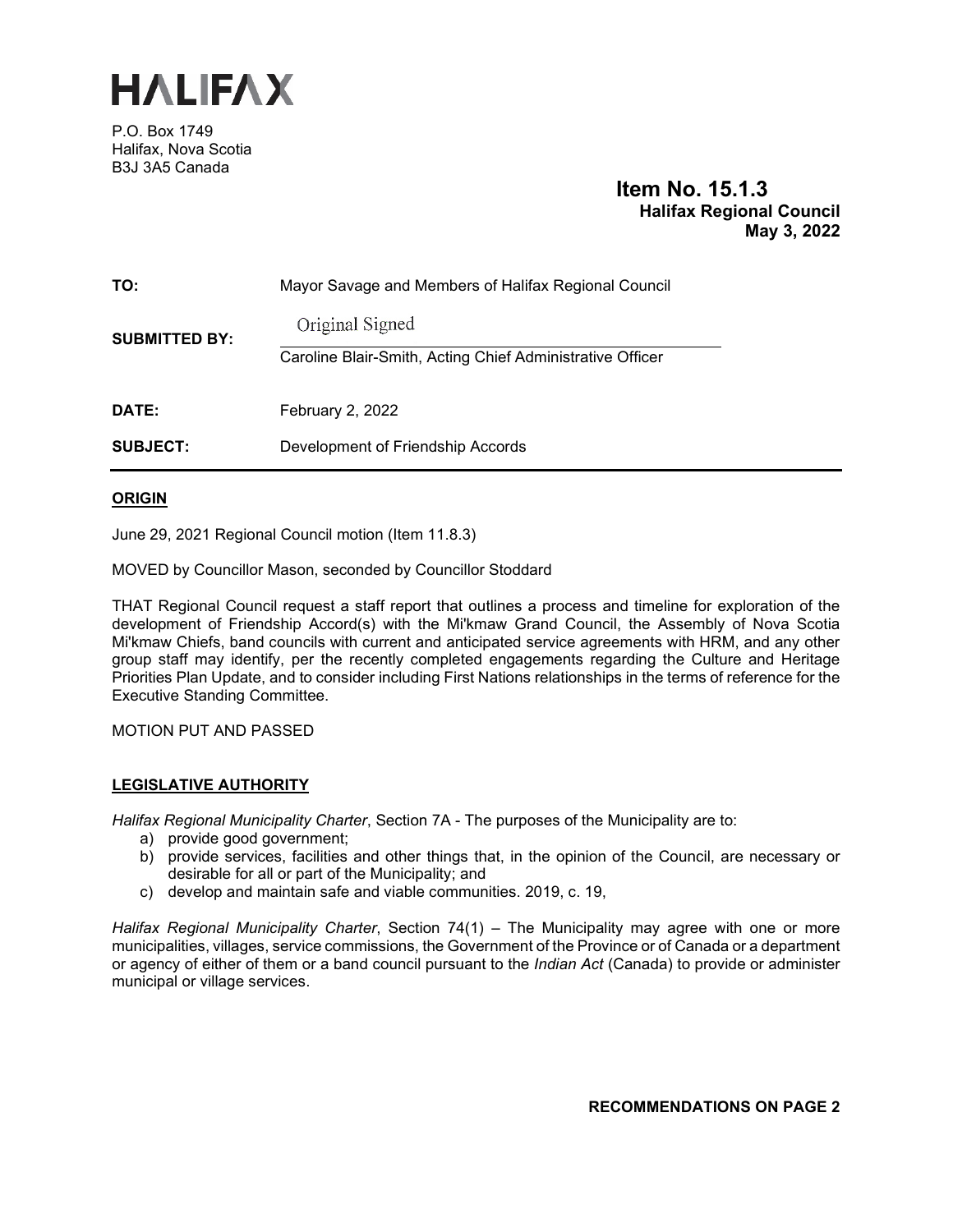#### **RECOMMENDATION**

It is recommended that Halifax Regional Council:

- 1. Direct the Chief Administrative Officer to explore establishing friendship accords with potential Indigenous partners guided by the CEDI Stronger Together Toolkit, as outlined in this report, and;
- 2. Direct the Chief Administrative Officer to return to Regional Council seeking a resolution committing to the process of developing a friendship accord(s) should appropriate prospective Indigenous partners be identified that wish to engage in the process with the Halifax Regional Municipality.

#### **BACKGROUND**

In December 2015, Halifax Regional Council passed a Statement of Reconciliation<sup>1</sup>, which committed the Municipality to the principles set forth in the final report of the Truth and Reconciliation Commission of Canada (TRC). This includes a commitment for the Municipality to seek a new equal partnership with Aboriginal people in Canada based on truth, dignity, and mutual respect.

In October 2017, Council approved the creation of a special committee regarding the commemoration of Edward Cornwallis on municipal assets as well as the commemoration of Indigenous history in the Halifax region. The Committee's membership was appointed by Council, with half of the appointees consisting of nominations put forward by the Assembly of Nova Scotia Mi'kmaq Chiefs (ANSMC). In October 2018, Council approved a request from the Co-Chairs to reconstitute the Committee to reflect an equal partnership between the Municipality and the Mi'kmaw community, as represented by the ANSMC.<sup>[2](#page-1-1)</sup>

In December 2018, a new governance structure for the Committee was agreed upon and the Committee renamed the Task Force on the Commemoration of Edward Cornwallis and the Recognition and Commemoration of Indigenous History (Task Force). Although retaining the mandate and membership of the Committee, the Task Force was responsible to determine its own procedures for fulfilling its mandate.

The final report of the Task Force was received by the Municipality in May 2020. The report contained 20 recommendations focusing on the commemorative elements of the Task Force's mandate as well as actions to help advance reconciliation in HRM, such as seeking stronger relationships with Indigenous partners. The report and recommendations were accepted by Regional Council on July 21, 2020.<sup>3</sup>

Some Task Force recommendations align with HRM's "Sharing Our Stories" Culture and Heritage Priorities Plan (CHPP), which seeks to clarify and improve the Municipality's role in supporting culture and heritage. Part of the CHPP involves developing a framework for how the municipality works with Indigenous communities to identify, protect and commemorate Indigenous history and culture. The municipality has been undertaking targeted engagements with Indigenous partners in support of this work, including:

- Mi'kmaw Native Friendship Centre;
- Sipekne'katik Band Council;
- Acadia Band Council;
- Millbrook Band Council;
- Mi'kmaw Grand Council members from Sipekn'ekatik District (Council of hereditary Chiefs of the seven district councils in Mi'kma'ki);
- ANSMC (13 Mi'kmaw Chiefs, the Grand Chief and Grand Keptin of the Mi'kmaw Grand Council);
- Kwilmu'kw Maw-klusuaqn Negotiation Office (KMKNO) (organization working on behalf of the Assembly of Mi'kmaw Chiefs, dedicated to implementing treaty rights with the Provincial and Federal governments); and

<sup>1</sup> Statement of Reconciliation:<http://legacycontent.halifax.ca/council/agendasc/documents/151208ca1442.pdf>

<span id="page-1-1"></span><span id="page-1-0"></span><sup>2</sup> <https://www.halifax.ca/sites/default/files/documents/city-hall/regional-council/181030rc1451.pdf>

<span id="page-1-2"></span><sup>3</sup> <https://www.halifax.ca/sites/default/files/documents/city-hall/regional-council/200721rc11110.pdf>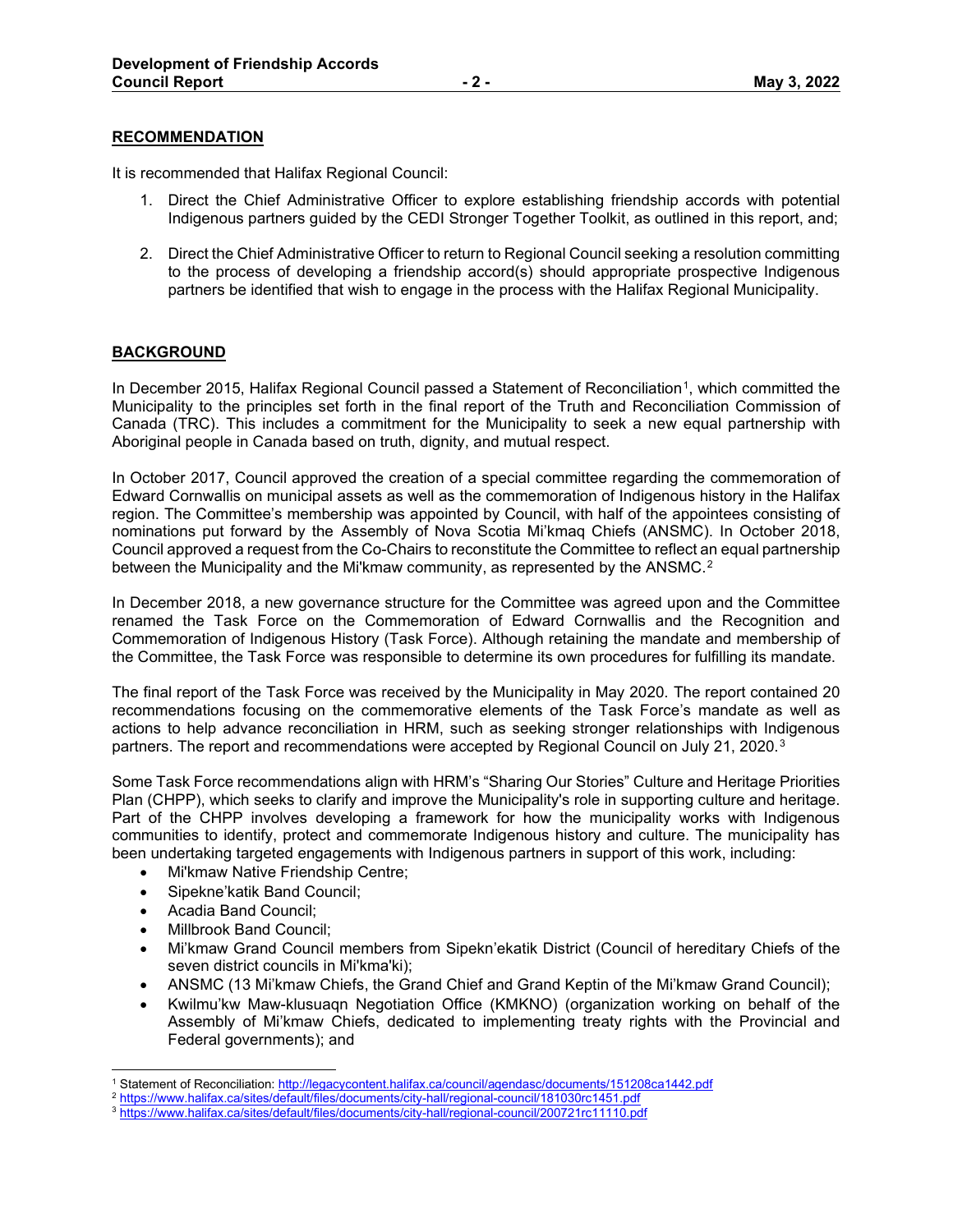• Tripartite Committee on Culture and Heritage (Working group with the Province, Mi'kmaw).

These engagements were led by Mayor Savage and Councillor Mason with support from staff, recognizing that appropriate representation from Council is necessary to support government-to-government relationship-building during engagements with Mi'kmaw leadership. Discussions ranged beyond issues of culture and heritage to broader conversations of advancing reconciliation. A common theme which emerged was the possibility of developing Indigenous-municipal friendship accords to help cultivate new relationships based on mutual trust and respect and provide a framework for future collaboration.

Exploring friendship accords with regional Indigenous partners aligns with Council's Statement of Reconciliation, as well as the recommendations of the Cornwallis Task Force.

#### **DISCUSSION**

#### **Friendship Accords**

A friendship accord is a formal agreement that publicly declares the commitment of two or more governments and/or communities to work together in a long-term relationship based on mutual understanding and respect. An accord is not a legally binding document. It expresses shared principles and values underpinning the relationship of the parties, as well as a mutually agreed upon framework for how the signatories will work together in the future.

Friendship accords have been used in the Indigenous-municipal context across Canada as a means of advancing reconciliation. Despite shared interests and overlapping responsibilities, Indigenous communities and municipalities have often struggled to work together. Complex historical relationships, a legacy of mistrust, and gaps in understanding regarding governance, jurisdictions, and culture have acted as barriers for closer collaboration. Overcoming such barriers and cultivating new relationships based on mutual respect and trust is at the heart of the process of developing friendship accords.

A review of friendship accord partnerships across Canada was undertaken in preparing this report, the details of which are provided in Attachments A and B. Friendship accords are also called relationship agreements, communications protocols, or Memorandum of Understanding. However, the accords reviewed typically follow a common structure and contain the following broad sections:

- **Recitals**  Typically includes land acknowledgements, acknowledgment of TRC calls to action, acknowledgment of the historical rights and contributions of the parties and sets out a mutual desire to foster a strengthened relationship build upon respect and trust.
- **Purpose**  Often to establish and maintain a co-operative government-to-government relationship in the spirit of reconciliation and to provide the framework for future collaboration.
- **Guiding Principles, Values, and/or Vision** Sets out shared principles underlying the relationship as co-developed by the parties, such as mutual respect and understanding.
- **Process**  Outlines a high-level mutually agreed upon framework for how the relationship will be administered and implemented, as well as how the parties will communicate with each other.

The accords reviewed focus on formalizing and publicly committing the parties to a long-term relationship while providing a high-level framework for future collaboration. In this sense, friendship accords can be understood as setting the foundation for the government-to-government relationship upon which the parties pursue other joint initiatives.

#### **Process for Developing Friendship Accords**

The leading benchmark in Canada for developing Indigenous-municipal friendship accords is the 'Stronger Together' approach, developed as part of the First Nation – Municipal Community Economic Development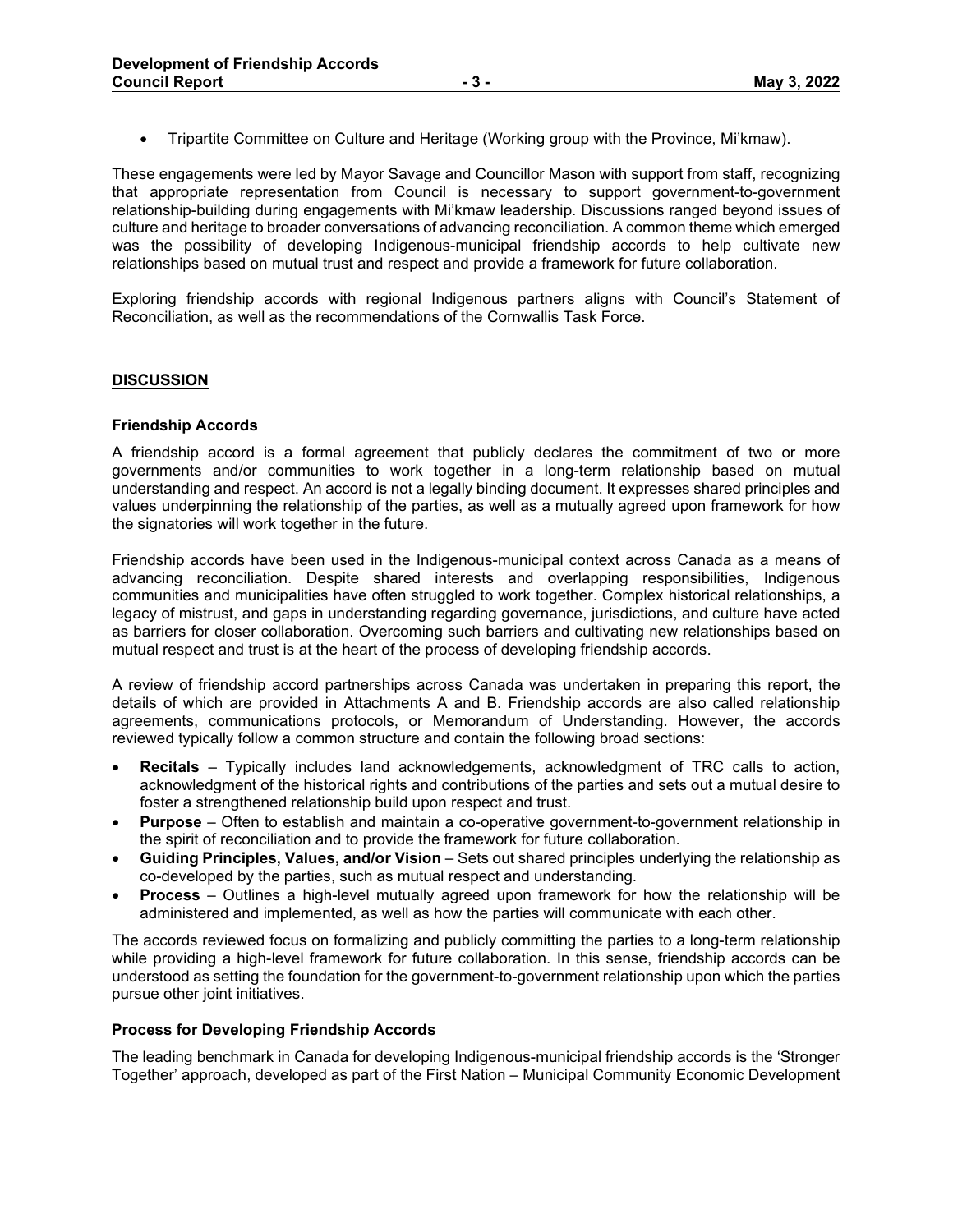Initiative (CEDI)[4](#page-3-0). CEDI is jointly administered by the Council for the Advancement of Native Development Officers (Cando) and the Federation of Canadian Municipalities (FCM). The program provides support to assist First Nations and municipalities to pursue joint community economic development initiatives. The program recognises that building strong government-to-government partnerships is a prerequisite for joint community economic development. As such, reconciliation is a principle underpinning the CEDI process.

Since 2013, the CEDI has supported 16 First Nation–municipal partnerships utilizing the Stronger Together approach. Due to demand, Cando and FCM developed the CEDI Stronger Together Toolkit (Toolkit) to help guide interested communities. The Toolkit provides a step-by-step outline of the Stronger Together approach as well as timelines, templates, and other tools. The development of the Toolkit was informed by subject matter experts as well as the experiences of past CEDI participants. A link to the full Toolkit is as follows:<https://data.fcm.ca/documents/resources/CEDI/stronger-together-toolkit-cedi.pdf>

Discussion of the Stronger Together approach in this report is focussed on the process for the development and adoption of a friendship accord, as outlined in Stages A and B of the Toolkit. However, Stages C and D provide a framework for planning and pursuing joint initiatives once a formal partnership has been established through a friendship accord.

### 1. Preliminary Step – Internal Champions Group

The Toolkit suggests creating an internal champions group prior to engaging with potential partners. This group is the primary body from each organization responsible for undertaking the process of developing an accord. As it is a government-to-government process, it calls for elected officials as well as staff from each community to participate and suggests that each community create their own internal champions group which will eventually come together to form a joint working group (JWG). The JWG is responsible for undertaking much of the joint work of cultivating the relationship and co-developing a friendship accord. An important preliminary step is that members of the champions group should take time to familiarize themselves with their prospective partner communities. This includes the history of their relationship, their organizational structure, governance, and key individuals.

# 2. Stages A & B

These stages focus on the cultivation of the relationship to the co-development and execution of a friendship accord. The Toolkit provides a rough estimated timeline for the completion of Stages A and B of between 4 to 7 months. However, experiences of CEDI partnerships have varied, with one influencing factor being the pre-existing relationship of the parties. During these stages, the Toolkit suggests that the parties agree on issues such as content and potential facilitation models for joint workshops, processes for approval (i.e. respective council resolutions), and resource commitments / implications.

#### 3. Friendship Accord Joint Governance

Part of the process of co-developing a friendship accord involves establishing a mutually agreed upon framework for how the new partnership will be administered. The Toolkit puts forward two recommended models for joint governance: Joint Working Group Model (JWG) and Joint Council Model.

Under the JWG model, elected and staff representatives from both communities formalize a group and codevelop a terms of reference. The JWG becomes the main body through which the government-togovernment partnership is maintained, and joint work is overseen. This JWG is typically a continuation of the joint internal champions group, with its focus shifting from cultivating to administering the partnership. Members of the JWG are typically responsible for reporting the activities of the partnership to their respective councils and seeking approvals were necessary.

<span id="page-3-0"></span><sup>4</sup> **CEDI Stronger Together Toolkit (Link)**: [https://data.fcm.ca/documents/resources/CEDI/stronger](https://data.fcm.ca/documents/resources/CEDI/stronger-together-toolkit-cedi.pdf)[together-toolkit-cedi.pdf](https://data.fcm.ca/documents/resources/CEDI/stronger-together-toolkit-cedi.pdf)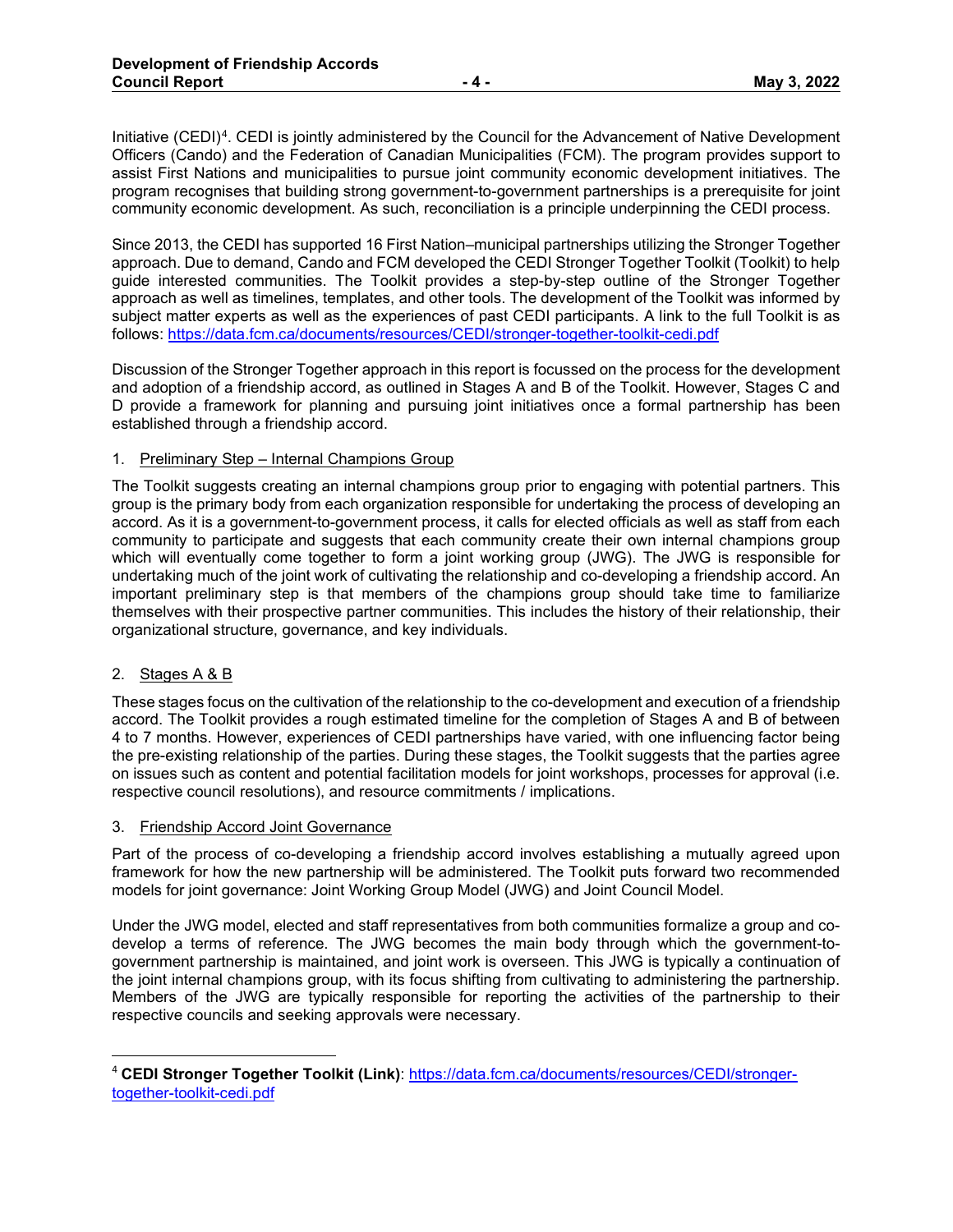Under the Joint Council Model, the communities commit to annual or bi-annual joint meetings of their councils. The joint council is responsible for sharing information about their communities and maintaining the government-to-government partnership. Under this model, joint councils will often establish a JWG to oversee and advance the joint work. These JWGs will typically have a mandate, composition, and terms of reference similar to those set out under the Joint Working Group Model. The key distinction is that under the Joint Council Model, the JWG reports directly to the joint council.

The Toolkit suggests that the Joint Working Group Model may be better suited for newer or issue-specific partnerships. Of the ten CEDI partnerships from the scan, four opted for a Joint Working Group Model while six opted for a Joint Council approach. Those opting for joint councils tended to be small or rural communities involving two partner organizations. Conversely, the JWG model tended to be adopted by partnerships involving multiple organizations and/or larger municipal units. In such instances, there is a disparity in the resources of the organizations involved, as well as greater time constrains placed on Councillors; all of which can make the Joint Council Model less practical. Another potential factor is that a gathering of a certain number of elected Councillors can trigger legislative procedures for a formal Council meeting. In addition, it is common to see the Mayor and Chief or political equivalents commit to regular informal conversation.

#### Friendship Accord Joint Initiatives

As noted above, Stages C and D of the Toolkit provide a step-by-step guide for planning, selecting, and implementing joint initiatives once a friendship accord is in place. Examples of joint initiatives pursued by friendship accord partnerships are included in Attachments A and B. The joint initiatives reviewed tend to focus on the following areas:

- Applying for joint intergovernmental funding;
- Recreational program planning;
- Service agreements;
- Increased regional consultation and collaboration in land-use planning;
- Tourism development;
- Transportation and infrastructure planning;
- Specific economic development projects;
- Youth education initiatives; and
- Increased government-to-government information sharing.

## Toolkit Applicability and Non-CEDI Friendship Accords

Some non-CEDI friendship accord partnerships were also reviewed for this report, with an overview of these partnerships included as Attachment B. The processes for developing and structuring these partnerships are relatively consistent with the Stronger Together approach. For instance, these partnerships frame the pursuit of Indigenous-municipal friendship accords as a means of establishing government-to-government relationships in the spirit of reconciliation.

Similarly, most non-CEDI partnerships established co-developed frameworks for joint governance consistent with either the Joint Working Group Model or the Joint Council Model. For instance, the Winnipeg Metro Region, as well as the cities of Vancouver, Saskatoon, Nanaimo, Kamloops, and Lethbridge all established JWGs composed of elected officials and senior staff. The City of Vancouver as well as Lethbridge opted for joint council meetings in addition to their JWGs.

The City of Vancouver entered into an MOU with the Metro Vancouver Aboriginal Executive Council (MVAEC) following a similar process and structure to that outlined in the Toolkit. MVAEC is an umbrella organization serving Indigenous service providers focusing on urban Indigenous peoples. This provides an example of an Indigenous-municipal partnership outside of the government-to-government context.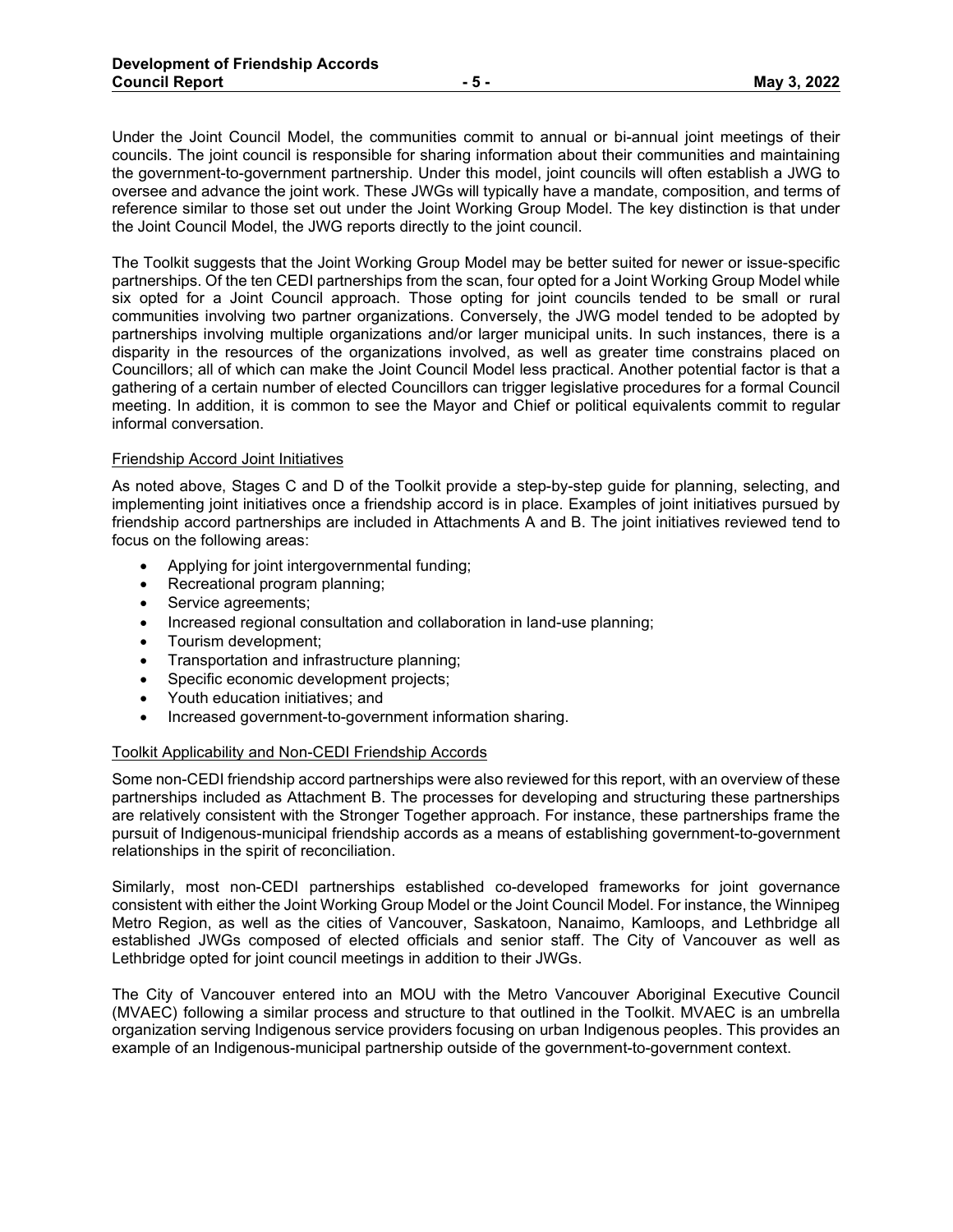#### Best Practices and Lessons Learned for Friendship Accords

Best practices for the development of effective friendship accord partnerships are outlined below. These were collected from the Toolkit, staff interviews, and the experiences of CEDI and non-CEDI partnerships.

- It is essential to have commitment and willingness at the political and senior staff level as elected champions are the driving force behind cultivating the government-to-government relationship.
- During the initial stages of cultivating the relationship, it is important that sufficient time is spent learning, including history, culture, and jurisdictional powers.
- Cultivating a new relationship often involves a process of community healing. The respectful recognition of Indigenous rights and history is key to developing a successful relationship.
- Third-party facilitation of joint workshops can help guide conversations forward. Providing neutral space allows participants to engage more fully, increasing trust and open communication.
- Sustaining a partnership requires agreed-upon joint governance structures, which should be transparent, formalized in writing, and incorporate a consensus-based decision-making process.
- It is important for the parties to be consistent in their commitment to partnership and should commit to meeting regularly.
- The goal of a friendship accord is to establish a strong government-to-government relationship that will endure past election cycles. Some measures that support the continuity of the partnership include having agreements in writing, regularly renewing the friendship accord, and making a JWG responsible for orienting in-coming elected representatives.
- Building the foundational relationship is itself one of the main benefits. The process creates mutual trust and goodwill, which can improve collaboration between communities and open new channels of engagement.

Should Halifax Regional Council decide to explore the development of a friendship accord(s) with regional Indigenous partners, the CEDI Stronger Together Toolkit can be used as a framework to guide the process and provide the municipality and potential partners with a shared understanding of how to develop an effective friendship accord. However, it should be noted that development of accords using this model is labour and resource intensive. Therefore, additional human and financial resources may be required to successfully develop and implement new agreements.

#### **Indigenous Population**

The First Nations and Inuit populations in Canada and Nova Scotia are projected to grow faster than the non-Indigenous population, even after accounting for sustained immigration in years to come. Two main factors are driving this growth: higher fertility rates compared to the non-Indigenous population, and changes in the self-reporting of Indigenous identity over a person's lifetime.

In Nova Scotia, most Indigenous People are from the Mi'kmaw Nation. There are 18,345 Status Indians registered to Nova Scotia bands and 11,306 of this total population live on reserve in Nova Scotia (62%). According to Indigenous Services Canada, there are 7,039 Status Indians registered to Nova Scotia Bands that live off reserve. The majority of Indigenous (First Nation/ Metis/ Inuit) people living off reserve in Nova Scotia reside in the Halifax area. As per the below table, in 2016 there were 15,815 Indigenous people living in the municipality.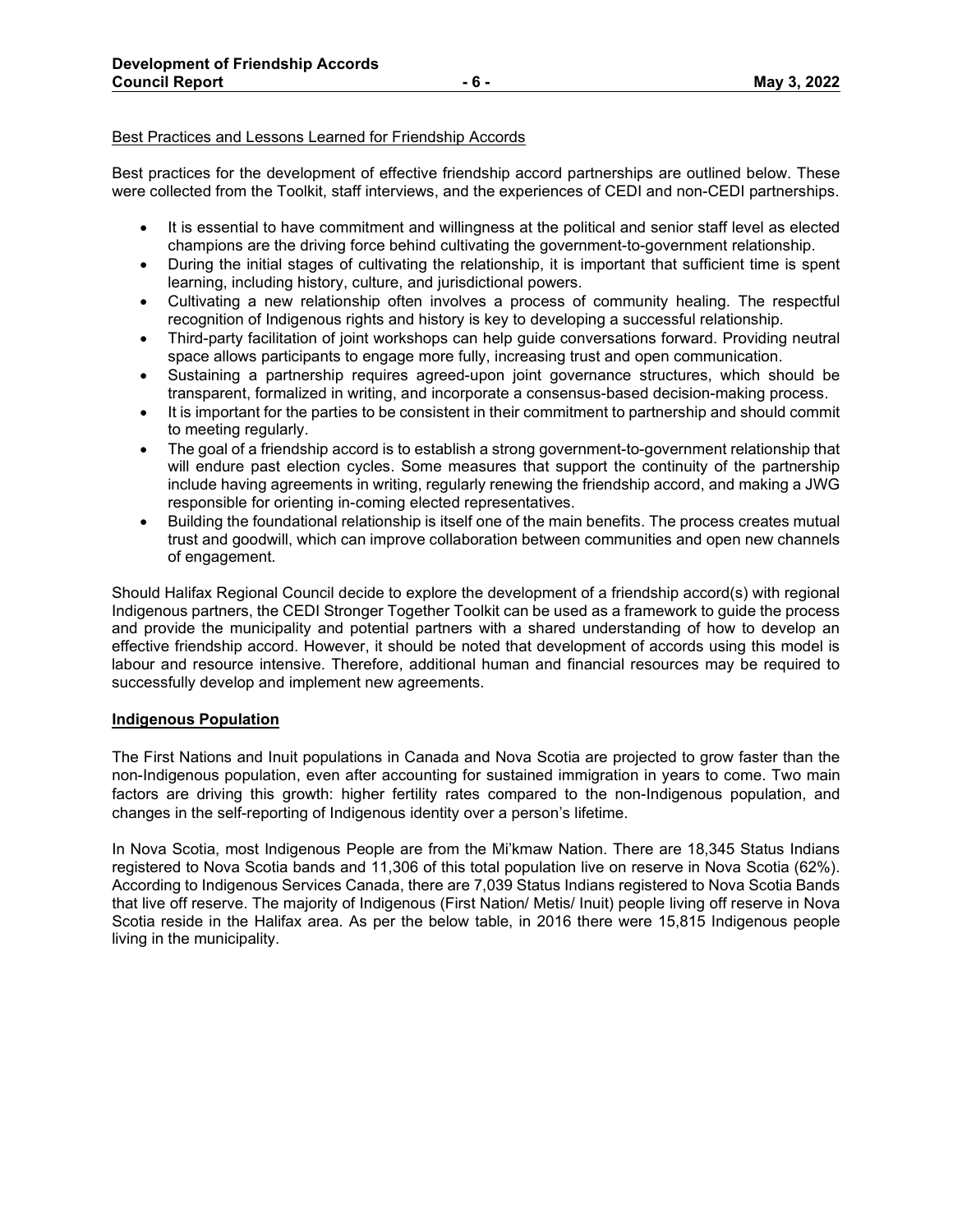

#### **Overview of Communities and Organizations**

The Indigenous communities in HRM are an intricate, interwoven society but at the heart of the nation are unique and independent first nations and organizations. Each Indigenous community and organization has their own strategic priorities and delegates they represent. Below is an organizational and community flow chart, along with overviews of recommended First Nation Organizations and Communities that should be considered when exploring potential partners.

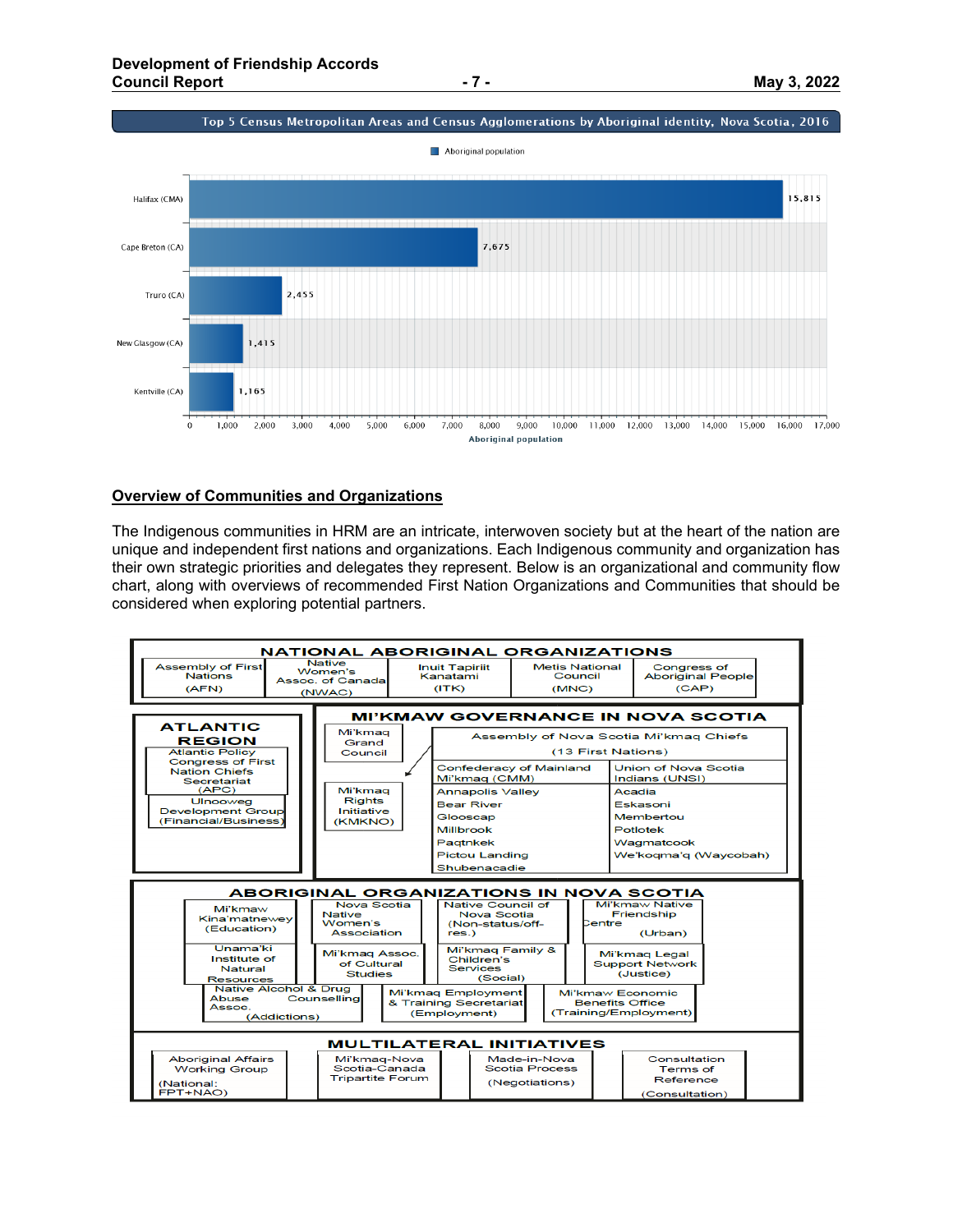#### **Millbrook**

Millbrook First Nation Community is governed by a Chief and Council and operates on a two-year election term under the Indian Act (March 2020 to March 2022). Chief Bob Gloade is the current leader of the community. Millbrook has four annex lands located within the Halifax Regional Municipality: Sheet Harbour 36, Beaver Lake 17, Cole Harbour 30, and Tuft Cove Indian Reserve. Millbrook has a registered population of 2,058 status Indians, with 1,098 registered as off reserve.

#### **Sipekne'katik**

Sipekne'katik First Nation Community is governed by a Chief and Council and operates on a two-year election term under the Indian Act (November 2020 to November 2022). Chief Michael Sack is the current leader of the community. Sipekne'katik has one annex land (Wallace Hills 14A) located within the Halifax Regional Municipality. Sipekne'katik has a registered population of 2,813 status Indians, with 1,408 registered as off reserve.

#### **Acadia**

Acadia First Nation is governed by a Chief and Council and are a Section 11 Band that operates under a custom electoral system. The term of the elections run from November 2020 to November 2025. Chief Deborah Robinson is the current leader of this community. Acadia First Nation has one annex land (Hammonds Plains) located in the Halifax Regional Municipality. This community has a registered population of 1,834 status Indians, with 1,588 registered as off reserve.

#### **Assembly of Nova Scotia Mi'kmaq Chiefs**

The ANSMC is an unincorporated association consisting of 11 Mi'kmaw Chiefs from the Nova Scotia Mi'kmaw communities. It meets on a monthly basis to deliberate on issues common to all and is the aggregate governance institution for the Mi'kmaq in the province. Its work includes providing direction to KMK in the Made-in-Nova Scotia process concerning the implementation of Mi'kmaw Aboriginal and Treaty rights. The current Chair of the Assembly is Chief Sidney Peters, Glooscap First Nation. Chief Deborah Robinson holds the portfolio for the Urban Indigenous community with the Assembly. Sipekne'kakik and Membertou are no longer members of the ANSMC.

#### **Mi'kmaw Grand Council: Sipekne'katik District**

The Grand Council was the normal senior level of government for the Mi'kmaq until passage of the Indian Act in 1876, which required elected governments. After the Indian Act, the Grand Council adopted a more spiritual function. The Grand Council was made up of representatives from the seven district councils in Mi'kma'ki and Keptins. The hereditary chiefs of the traditional Grand Council continue to have a role but the legal authority to govern has been largely transferred by the Indian Act to the elected chiefs and councils. The current Grand Chief (Norman Sylliboy) is a descendant of the last hereditary Chief, Gabriel Sylliboy. HRM is located in the Sipekne'katik District, which is one of the seven Mi'kmaq districts. District Chief for the Sipekne'katik Grand Council is Ron Knockwood with 10 serving Keptins.

#### **Mi'kmaw Native Friendship Centre**

Halifax has a vibrant and growing urban community. Many First Nation community members are leaving community reservations to move to the municipality for school, work, medical services, and housing. The Mi'kmaw Native Friendship Centre is the central touchpoint for Indigenous people when they relocate to the Halifax area. The Society opened in 1972 and was incorporated in 1973. The Friendship Centre has been the epicenter for the Urban Indigenous communities and offer more than 30 programs and services for the community. Last year they serviced over 5000 Indigenous people in the urban community. The Friendship Centre is governed by a Board of Directors, with Tony Thomas as the President, under the support and direction of Executive Director, Pam Glode Desrochers.

#### **Executive Standing Committee**

The process of developing a friendship accord is about cultivating an equal government-to-government partnership in the spirit of reconciliation. What a partnership looks like, including its governance structures, should be co-developed and mutually agreed upon by the parties in recognition of that equal partnership.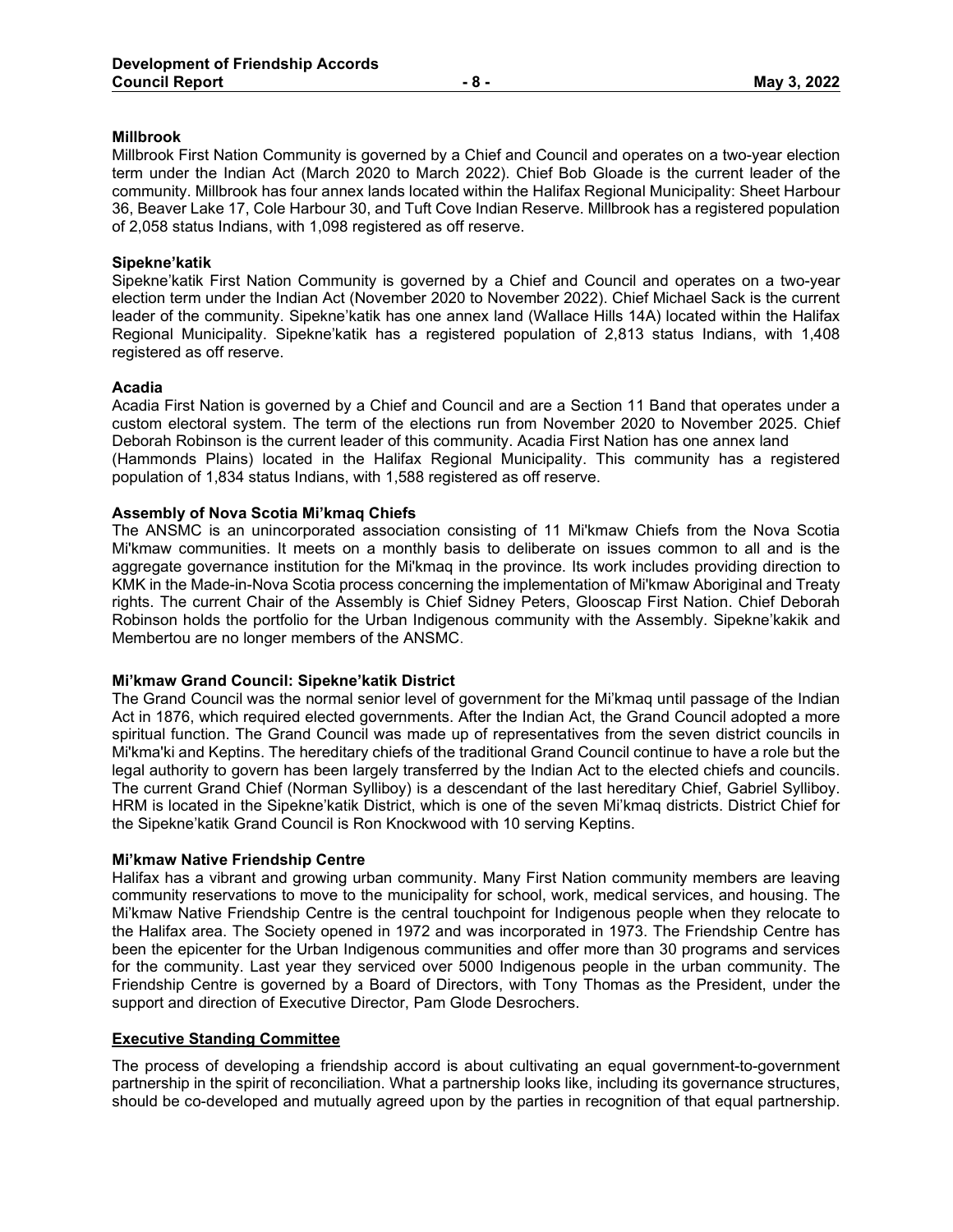Such an approach aligns with Council's Statement of Reconciliation. Therefore, as demonstrated through experience with the Cornwallis Task Force, joint governance of an Indigenous-municipal partnership should not be constituted as a committee of Council, nor should it be within the formal framework of the Municipality's committee structure.

Consequently, it may be premature to consider amendments to the Executive Standing Committee's (ESC) terms of reference to account for First Nations relationships. Should any future partnerships decide upon a joint council approach, reporting may be done directly through the joint council. If the parties were to adopt a structure reflecting the Joint Working Group Model, reporting could be conducted through the ESC. However, this would need to be determined by the parties jointly. As a result, it is not recommended that the terms of reference for the ESC be amended at this time.

#### **FINANCIAL IMPLICATIONS**

There are no financial implications resulting from the material in this report. If the municipality and a partner organization agree to pursue a Friendship Accord in future, resources required to develop and implement such agreements will be identified and brought forward for Regional Council approval.

#### **RISK CONSIDERATION**

There are no significant risks associated with the recommendations in this report. The risks considered rate low. A more comprehensive risk assessment will take place should the Municipality move forward with any friendship accord partnerships.

#### **COMMUNITY ENGAGEMENT**

No community engagement was required.

#### **ENVIRONMENTAL IMPLICATIONS**

No environmental implications were identified.

#### **ALTERNATIVES**

Halifax Regional Council may choose not to direct the Mayor and CAO to explore the development of friendship accords with potential Indigenous partners. This would forego an opportunity to strengthen relationships with regional Indigenous partners, which aligns with Council's Statement of Reconciliation.

Halifax Regional Council may choose to request that staff return with proposed amendments to the terms of reference of the Executive Standing Committee to include First Nations relationships.

#### **ATTACHMENTS**

Attachment 1. Overview of CEDI Facilitated Friendship Accord Partnerships

Attachment 2. Overview of Non-CEDI Friendship Accord Partnerships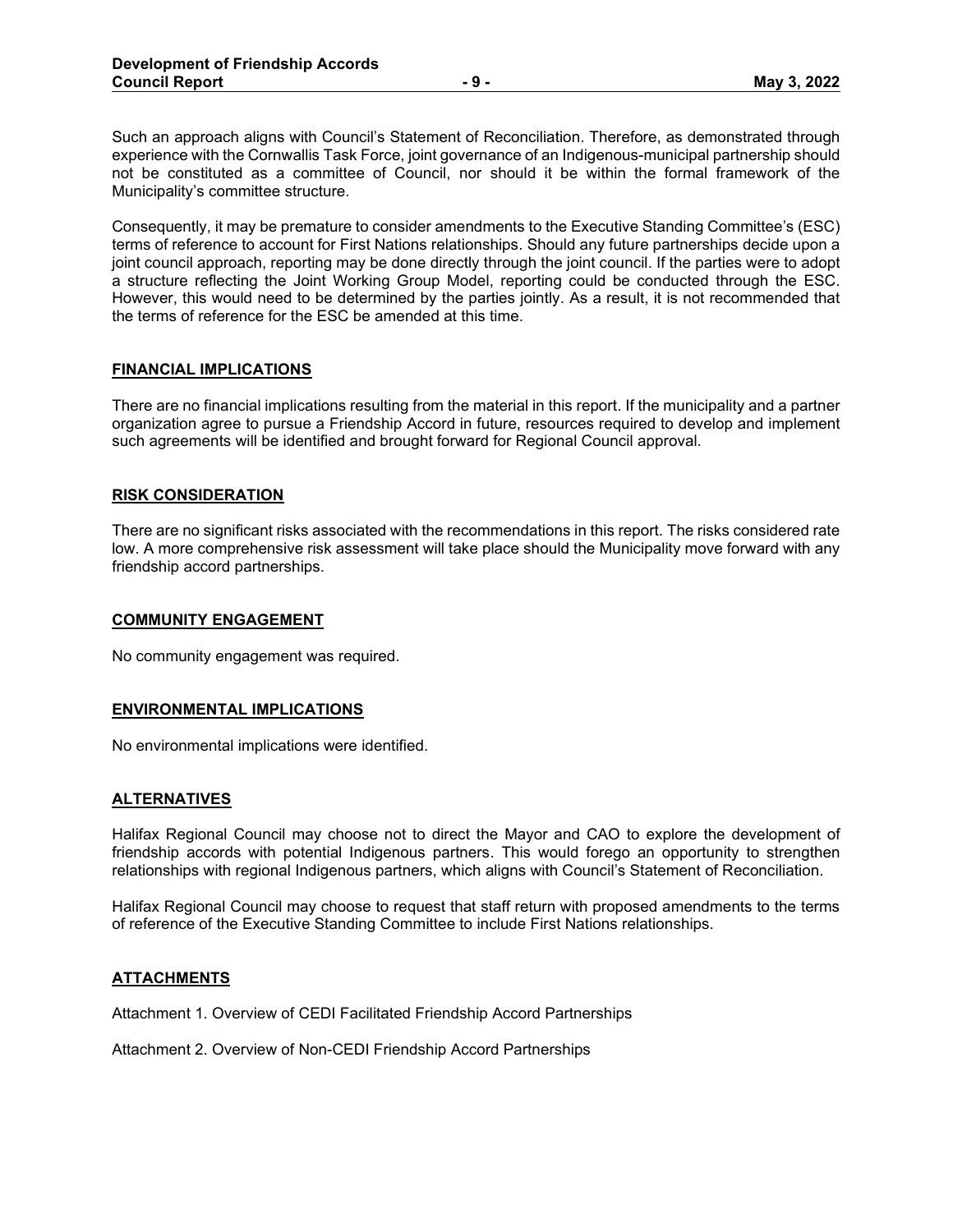A copy of this report can be obtained online at **halifax.ca** or by contacting the Office of the Municipal Clerk at 902.490.4210.

Report Prepared by: Paul Johnston, Managing Director, GREA, 902.240.2759 Cheryl Copage-Gehue, Indigenous Community Engagement Advisor, 902.229.4601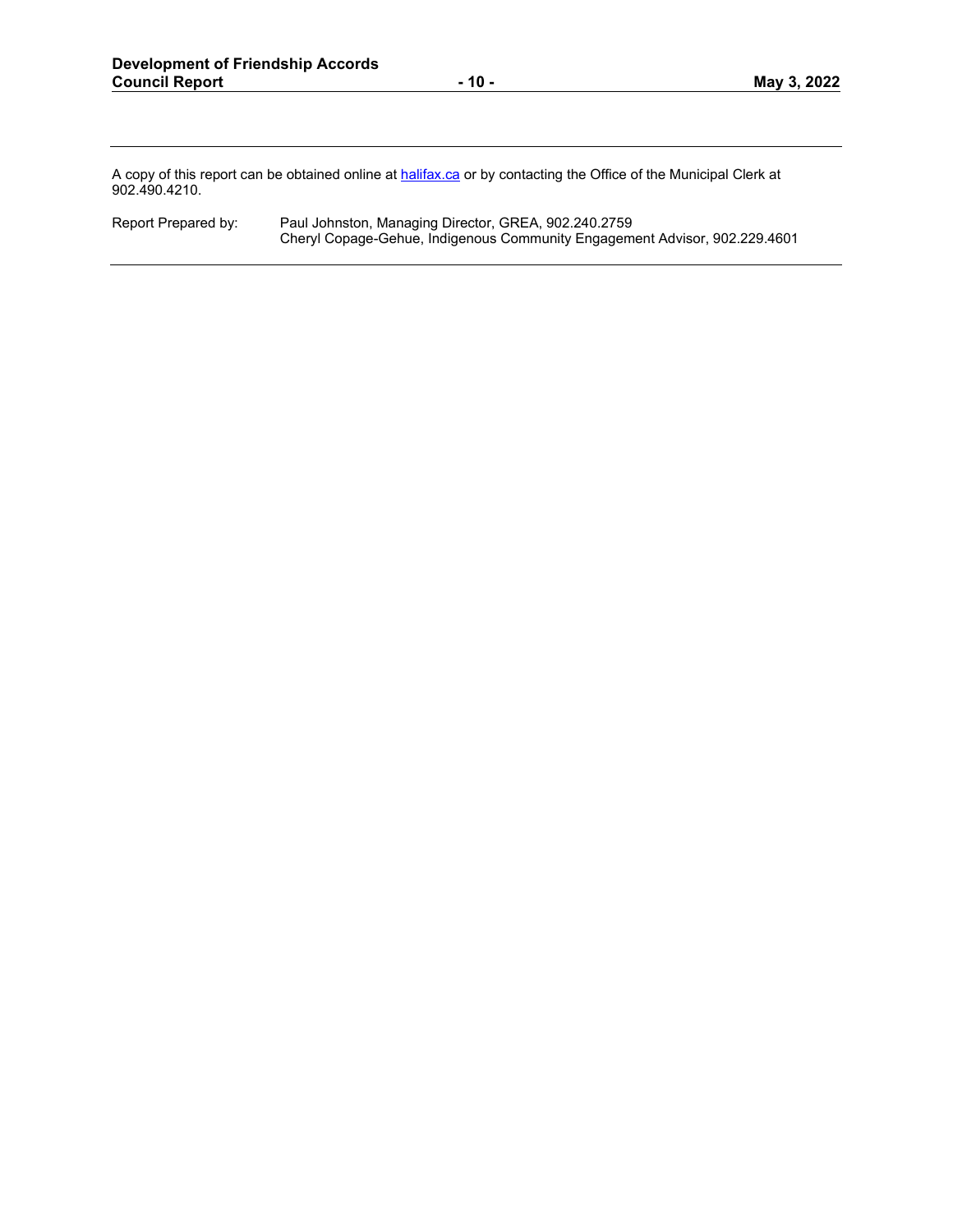# **Overview of CEDI Friendship Accord Partnerships**

**\*Note:** Links to Friendship Accords and other documents provided where publicly available.

| 1.                                                       | Municipality of the County of Antigonish & Paqtnkek Mi'kmaw First Nation (NS)                                                                                                                                                                                                                                                                                                                                                                                                                                                                                                                                                                                                                                                                                                               |
|----------------------------------------------------------|---------------------------------------------------------------------------------------------------------------------------------------------------------------------------------------------------------------------------------------------------------------------------------------------------------------------------------------------------------------------------------------------------------------------------------------------------------------------------------------------------------------------------------------------------------------------------------------------------------------------------------------------------------------------------------------------------------------------------------------------------------------------------------------------|
| <b>Description</b><br>of Friendship<br>Accord(s)         | Friendship Accord (Anku'kamkewey) signed May 2018.<br>Purpose:<br>Provides framework upon which the communities will collaborate with one<br>$\bullet$<br>another.<br>To develop mutual protocols and activities that engage First Nations and<br>$\bullet$<br>municipal leaders or their representatives on issues of initiatives of community<br>economic and social development, and other matters that respect the heritage,<br>the provision of services tailored to the culture and inclusive social participation.<br>This may include a range of sectors, including:<br><b>Environmental and Land Stewardship</b><br>$\circ$<br><b>Economic and Social Development</b><br>$\circ$<br>Tourism<br>$\circ$<br><b>Recreation and Wellness</b><br>$\Omega$<br><b>Business</b><br>$\circ$ |
| Governance<br>Structure /<br><b>Protocols</b>            | Friendship Accord commits parties to bi-annual joint council meetings in<br>$\bullet$<br>consultation on issues of joint interest of both communities.<br>Joint Working Group (JWG) established made up of elected officials and senior<br>$\bullet$<br>staff from each community establish to initiate work, governed by terms of<br>reference.                                                                                                                                                                                                                                                                                                                                                                                                                                            |
| <b>Examples of</b><br><b>Joint</b><br><b>Initiatives</b> | Developed new Active Living Plans and recreational programming to ensure<br>$\bullet$<br>inclusion, including Nitap program. Program brought community members<br>together to share traditional skills and artistry, develop self-awareness, and<br>explore traditional health.<br>Explored joint renewable and energy efficiency opportunities.<br>$\bullet$<br>Collaborated on several joint intergovernmental funding applications, including<br>$\bullet$<br>SmartCities Challenge and Low Carbon Communities.<br>Hosted Anku'kamkewey: Regional Economic Development Forum in May 2019.<br>$\bullet$                                                                                                                                                                                   |
| <b>Links</b>                                             | Friendship Accord:<br>https://s3.documentcloud.org/documents/4452892/Anku-kamkewey-between-<br>Pagtnkek-Mi-kmaw-First.pdf<br>FCM Case study:<br>https://fcm.ca/en/resources/cedi/cedi-graduates-pagtnkek-mikmaw-nation-and-the-<br>municipality-the-county-antigonish                                                                                                                                                                                                                                                                                                                                                                                                                                                                                                                       |

| 2. City of Edmonton & Enoch Cree First Nation (AB) |                                                                                                                                                                                                                                                                                                                                                                                                                                                                                                                                      |
|----------------------------------------------------|--------------------------------------------------------------------------------------------------------------------------------------------------------------------------------------------------------------------------------------------------------------------------------------------------------------------------------------------------------------------------------------------------------------------------------------------------------------------------------------------------------------------------------------|
| <b>Description</b>                                 | Memorandum of Understanding (MOU) signed March 10, 2017.                                                                                                                                                                                                                                                                                                                                                                                                                                                                             |
| of Friendship                                      | Purpose:                                                                                                                                                                                                                                                                                                                                                                                                                                                                                                                             |
| Accord(s)                                          | To set a strong foundation for the parties to establish and maintain a co-operative<br>government-to-government relationship in the spirit of reconciliation.<br>To have a platform for meaningful, effective and transparent communication and<br>information-sharing on all issues of mutual interest.<br>Both jurisdictions will strike a government-to-government working committee to<br>advance the collaborative dialogue and joint work, some examples of which could<br>include:<br>Intergovernmental Relationship building |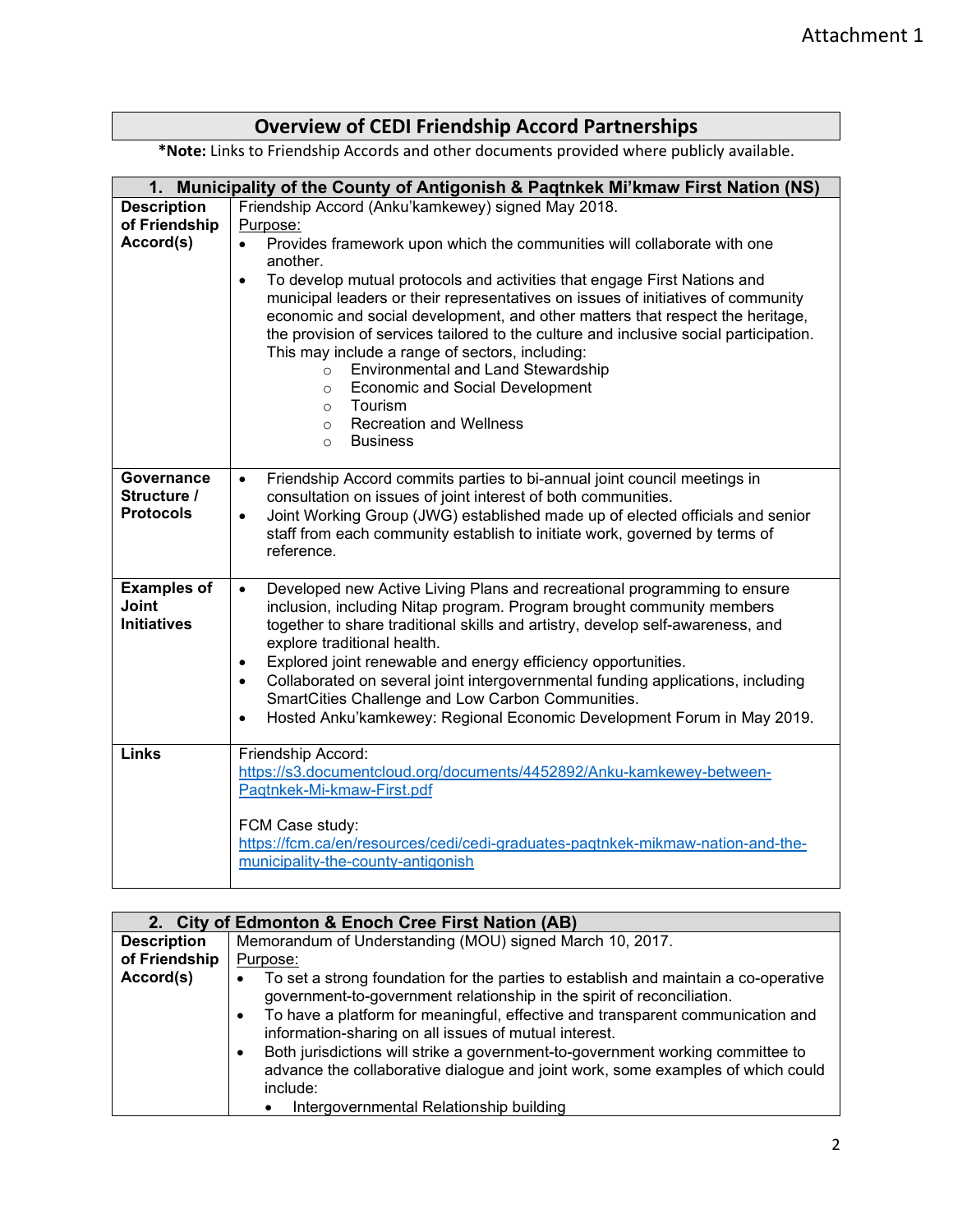|                                                          | Economic, Social and Cultural prosperity and development<br>$\bullet$                                                                                                                                                                                                                                                                                                                                                                                                                                                                                                                                                                                                                                                                                                                                                                                                                                 |
|----------------------------------------------------------|-------------------------------------------------------------------------------------------------------------------------------------------------------------------------------------------------------------------------------------------------------------------------------------------------------------------------------------------------------------------------------------------------------------------------------------------------------------------------------------------------------------------------------------------------------------------------------------------------------------------------------------------------------------------------------------------------------------------------------------------------------------------------------------------------------------------------------------------------------------------------------------------------------|
|                                                          | Environmental Stewardship and Land Use Planning<br>$\bullet$                                                                                                                                                                                                                                                                                                                                                                                                                                                                                                                                                                                                                                                                                                                                                                                                                                          |
|                                                          | <b>Service Utilization and Agreements</b><br>$\bullet$                                                                                                                                                                                                                                                                                                                                                                                                                                                                                                                                                                                                                                                                                                                                                                                                                                                |
|                                                          | Infrastructure establishment and maintenance<br>$\bullet$                                                                                                                                                                                                                                                                                                                                                                                                                                                                                                                                                                                                                                                                                                                                                                                                                                             |
| Governance<br>Structure /<br><b>Protocol</b>             | MOU commits leadership of both organizations to hold meetings to discuss<br>$\bullet$<br>matters of mutual concern on an 'as-required' basis (No joint council meetings).<br>MOU establishes a government-to-government working committee (called the<br>$\bullet$<br>Enoch-Edmonton MOU Stewardship Table) which acts as the main governance<br>structure for the partnership. The Stewardship Table has a formalized terms of<br>reference. Its membership includes:<br>Enoch Cree Nation:<br>$\circ$<br>Elected Councillor (Champion),<br>Chief Operations Officer (Champion and Co-Chair)<br><b>Consultation Officer.</b>                                                                                                                                                                                                                                                                         |
|                                                          | City of Edmonton:<br>$\circ$<br>Elected Councillor (Champion)<br>Indigenous Relations Consultant (Champion and Co-Chair)<br>Mayor's Office Representative<br>Regional Development Representative(s)<br>The two staff members designated as Champions serve as Co-Chairs of<br>$\circ$<br>the Stewardship Table.<br>Central mandate of Stewardship Table is fostering and sustaining the long-term,<br>٠<br>working relationship between Enoch Cree Nation and the City of Edmonton.                                                                                                                                                                                                                                                                                                                                                                                                                   |
| <b>Examples of</b><br><b>Joint</b><br><b>Initiatives</b> | Agreement for the City to provide mosquito control services at Enoch Cree Nation.<br>$\bullet$<br>Explored opportunities for collaboration in recreation, green energy, and<br>$\bullet$<br>permanent supportive housing.<br>Edmonton Metropolitan Regional Board invited Enoch Cree Nation to be part of its<br>$\bullet$<br>emerging Regional Transit Services Commission.<br>Developed Boundary Interface Protocols and Strategies (BIPS) to coordinate<br>$\bullet$<br>planning on the shared border between Parkland County, Enoch Cree Nation and<br>the City of Edmonton.<br>Pursued cultural tourism and conservation through the proposed Big Island<br>٠<br>Provincial Park in southwest Edmonton.<br>Explored a transit connection between Enoch Cree Nation and City of Edmonton.<br>٠<br>Included representatives from Enoch Cree Nation on the Regional Transit<br>Services Commission. |
| <b>Links</b>                                             | Memorandum of Understanding:<br>https://www.edmonton.ca/public-<br>files/assets/document?path=PDF/MOUEnochCreeNationCOE.pdf<br>FCM Case Study:<br>https://fcm.ca/en/resources/cedi/graduates-enoch-cree-nation-and-the-city-edmonton                                                                                                                                                                                                                                                                                                                                                                                                                                                                                                                                                                                                                                                                  |
|                                                          |                                                                                                                                                                                                                                                                                                                                                                                                                                                                                                                                                                                                                                                                                                                                                                                                                                                                                                       |

| 3. City of Yellowknife & Yellowknives Dene First Nation (NWT) |                                                                                                                                               |
|---------------------------------------------------------------|-----------------------------------------------------------------------------------------------------------------------------------------------|
| <b>Description</b>                                            | Memorandum of Understanding (MOU) updated and signed in December 2019.                                                                        |
| of Friendship                                                 | Purpose:                                                                                                                                      |
| Accord(s)                                                     | To establish cooperative relationships for the purpose of sharing information,                                                                |
|                                                               | improving communications, addressing specific issues of mutual interest, and<br>raising awareness and understanding of the Yellowknives Dene. |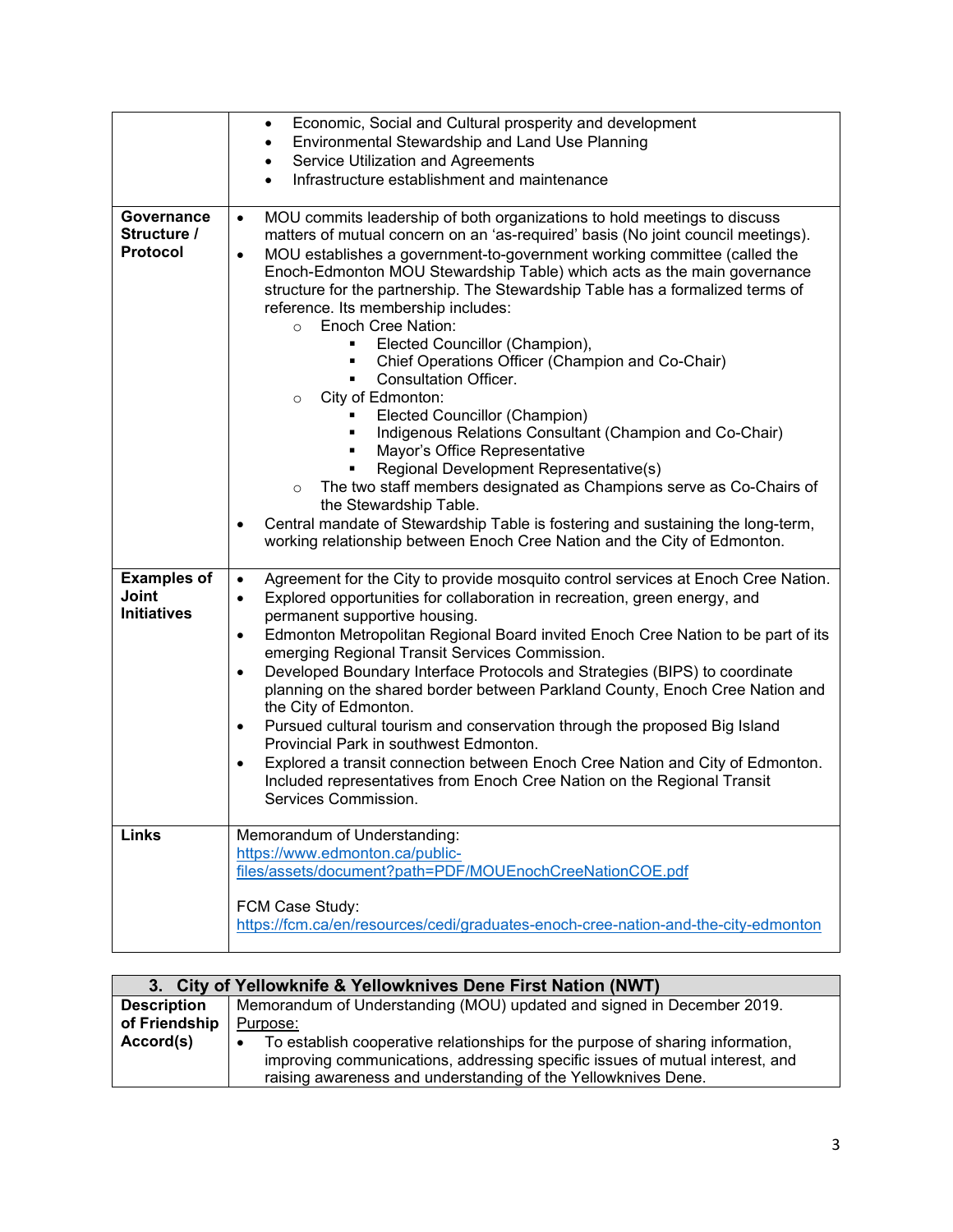|                                                     | Recognizing that building stronger government-to-government relationships will<br>$\bullet$<br>help create a level of certainty for their respective communities and ensure an<br>important dialogue that seeks to improve the quality of life for all residents.<br>The Parties agree to work together on the following key interests and any other<br>$\bullet$<br>shared interest identified in the future:<br>intergovernmental coordination;<br>$\circ$<br>land use planning and management;<br>O<br>culture and heritage protection;<br>$\circ$<br>environmental protection;<br>$\circ$<br>economic development;<br>$\circ$<br>infrastructure planning and management;<br>O<br>shared and reciprocal services;<br>$\circ$<br>capacity building;<br>$\circ$<br>sustainable healthy communities;<br>$\circ$<br>emergency management;<br>$\circ$<br>appropriate engagement and consultation protocol;<br>$\circ$<br>the development and maintenance of good working relationships; and<br>$\circ$<br>any other matter, as mutually agreed.<br>$\circ$ |
|-----------------------------------------------------|----------------------------------------------------------------------------------------------------------------------------------------------------------------------------------------------------------------------------------------------------------------------------------------------------------------------------------------------------------------------------------------------------------------------------------------------------------------------------------------------------------------------------------------------------------------------------------------------------------------------------------------------------------------------------------------------------------------------------------------------------------------------------------------------------------------------------------------------------------------------------------------------------------------------------------------------------------------------------------------------------------------------------------------------------------|
| <b>Governance</b><br>Structure /<br><b>Protocol</b> | The MOU calls for the communities to meet regularly at the political level through<br>$\bullet$<br>joint council meetings and at the administrative level to promote and encourage<br>open and constructive dialogue.<br>Joint council meetings:<br>$\bullet$<br>Councils committed to meet at least once annually to discuss matters<br>$\circ$<br>under the MOU or other matters of common interest.<br>Meetings alternate between locations within the City of Yellowknife, Ndilo<br>$\circ$<br>and Dettah.<br>Joint council meetings are chaired by the Mayor or Chief of the host<br>$\circ$<br>community and minutes will be taken by the host community to be shared<br>with both Councils before the next meeting.<br>Subsequently developed a Joint Economic Development Strategy (JEDS), with<br>$\bullet$<br>established a JEDS Committee with a term of reference for implementation.<br>A third-party Partnership Coordinator was hired to support the Committee.<br>٠                                                                      |
| <b>Examples of</b><br>Joint<br><b>Initiatives</b>   | Co-applied for and received CanNor funding.<br>$\bullet$<br>Co-developed a Joint Economic Development Strategy (JEDS), which includes<br>$\bullet$<br>the following three strategic directions:<br>Local Business and Entrepreneurship Support;<br>$\circ$<br>Workforce Development; and<br>$\circ$<br>Tourism.<br>$\circ$                                                                                                                                                                                                                                                                                                                                                                                                                                                                                                                                                                                                                                                                                                                               |
| <b>Links</b>                                        | Memorandum of Understanding:<br>https://www.yellowknife.ca/en/city-government/resources/Indigenous-<br>Relations/MEMORANDUM-OF-UNDERSTANDING-BETWEEN-CITY-AND-<br>YELLOWKNIVES-DENE-FIRST-NATION-REDUCED-PDFA.pdf<br>FCM Case Study:<br>https://fcm.ca/en/programs/first-nation-municipal-collaboration/community-economic-<br>development-initiative/cedi/yellowknives-dene-first-nation-and-city-of-yellowknife<br>Yellowknives Dene First Nation City of Yellowknife Joint Economic Development<br>Strategy:<br>https://www.yellowknife.ca/en/city-<br>government/resources/Reports/Economic Development/Yellowknives-Dene-First-<br>Nation-City-of-Yellowknife-Joint-Economic-Development-Strategy.pdf                                                                                                                                                                                                                                                                                                                                               |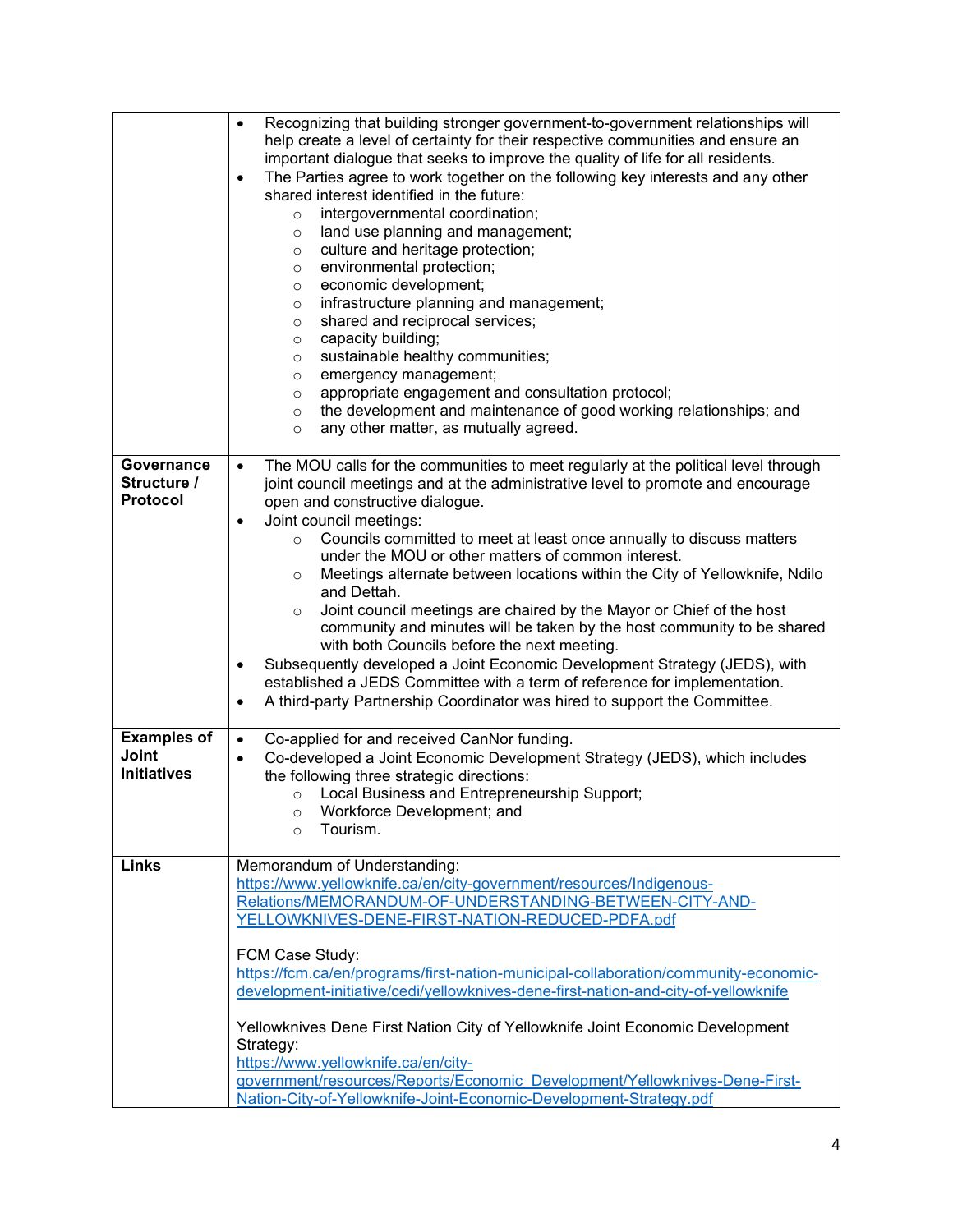| 4. County of Peterborough, Township of Peterborough & Curve Lake First Nation,<br>Hiawatha First Nation, Selwyn Township and Otonabee-South Monaghan<br><b>Township (ON)</b> |                                                                                                                                                                                                                                                                                                                                                                                                                                                                                                                                                                                                                                                                                                                                                                                                                                                                                                                                                                                                                                                                                                                                                                                            |
|------------------------------------------------------------------------------------------------------------------------------------------------------------------------------|--------------------------------------------------------------------------------------------------------------------------------------------------------------------------------------------------------------------------------------------------------------------------------------------------------------------------------------------------------------------------------------------------------------------------------------------------------------------------------------------------------------------------------------------------------------------------------------------------------------------------------------------------------------------------------------------------------------------------------------------------------------------------------------------------------------------------------------------------------------------------------------------------------------------------------------------------------------------------------------------------------------------------------------------------------------------------------------------------------------------------------------------------------------------------------------------|
| <b>Description</b>                                                                                                                                                           | Friendship Accord (Ezhi-Wiijikiwendiyang) signed on November 2, 2019.                                                                                                                                                                                                                                                                                                                                                                                                                                                                                                                                                                                                                                                                                                                                                                                                                                                                                                                                                                                                                                                                                                                      |
| of Friendship<br>Accord(s)                                                                                                                                                   | Signatories include 6 parties, bringing together two First Nations, two townships,<br>$\bullet$<br>a regional government, and an economic development corporation.                                                                                                                                                                                                                                                                                                                                                                                                                                                                                                                                                                                                                                                                                                                                                                                                                                                                                                                                                                                                                         |
|                                                                                                                                                                              | Purpose:                                                                                                                                                                                                                                                                                                                                                                                                                                                                                                                                                                                                                                                                                                                                                                                                                                                                                                                                                                                                                                                                                                                                                                                   |
|                                                                                                                                                                              | Provide the framework upon which the partners will collaborate with one another<br>$\bullet$<br>to "enhance and honour one another's historical, political, economic, social and<br>cultural relationships."<br>Collaborate in four main areas, specifically:<br>$\bullet$<br>Education and communication;<br>$\circ$<br>Planning and consultation;<br>$\circ$<br>Regional economic development; and<br>$\circ$<br>Regional tourism, which will contribute to the health and wellbeing of our<br>$\circ$<br>communities.                                                                                                                                                                                                                                                                                                                                                                                                                                                                                                                                                                                                                                                                   |
|                                                                                                                                                                              |                                                                                                                                                                                                                                                                                                                                                                                                                                                                                                                                                                                                                                                                                                                                                                                                                                                                                                                                                                                                                                                                                                                                                                                            |
| Governance<br>Structure /<br><b>Protocol</b>                                                                                                                                 | The Accord establishes a Joint Steering Committee with representatives from<br>$\bullet$<br>each partner. The Steering Committee oversees joint work of the partnership and<br>may, through consensus, initiate changes to the process under the Accord.<br>The partners will also establish sub-working groups, as required, to advance<br>$\bullet$<br>common priorities. The sub-working groups report to the Steering Committee.<br>Working groups established to date include:<br>Planning and Consultation Working Group;<br>$\circ$<br>Regional Economic Development Working Group; and<br>$\circ$<br>Indigenous Tourism Working Group.<br>$\circ$                                                                                                                                                                                                                                                                                                                                                                                                                                                                                                                                  |
| <b>Examples of</b><br>Joint<br><b>Initiatives</b>                                                                                                                            | The Planning and Consultation Working Group co-developed a GIS tool to<br>$\bullet$<br>support consultation processes that responds to the Duty to Consult.<br>The Regional Economic Development Working Group hosted a regional<br>$\bullet$<br>economic development workshop to identify joint community economic<br>development initiatives. Two of the initiatives identified include mapping<br>Indigenous tourism in the greater Peterborough area for promotion and<br>developing a plan to integrate business incubators in partner communities.<br>The Indigenous Tourism Working Group subsequently joined together with the<br>$\bullet$<br>Regional Economic Development Working Group to form one group focusing on<br>Indigenous Tourism and Community Economic Development.<br>Co-organized a treaty educational event that engaged Indigenous youth and<br>Indigenous knowledge keepers.<br>Curve Lake and Hiawatha First Nations now sit as partners on the County of<br>$\bullet$<br>Peterborough's Official Plan Technical Advisory Committee.<br>Currently developing a plan to integrate business incubators in Selwyn, Curve<br>$\bullet$<br>Lake, and Peterborough. |
| <b>Links</b>                                                                                                                                                                 | Friendship Accord (See Infographic):<br>https://www.lgontario.ca/en/2020/03/27/a-friendship-accord/                                                                                                                                                                                                                                                                                                                                                                                                                                                                                                                                                                                                                                                                                                                                                                                                                                                                                                                                                                                                                                                                                        |
|                                                                                                                                                                              | FCM Case Study:<br>https://fcm.ca/en/programs/first-nation-municipal-collaboration/community-economic-<br>development-initiative/cedi/treaty-20-peterborough-county                                                                                                                                                                                                                                                                                                                                                                                                                                                                                                                                                                                                                                                                                                                                                                                                                                                                                                                                                                                                                        |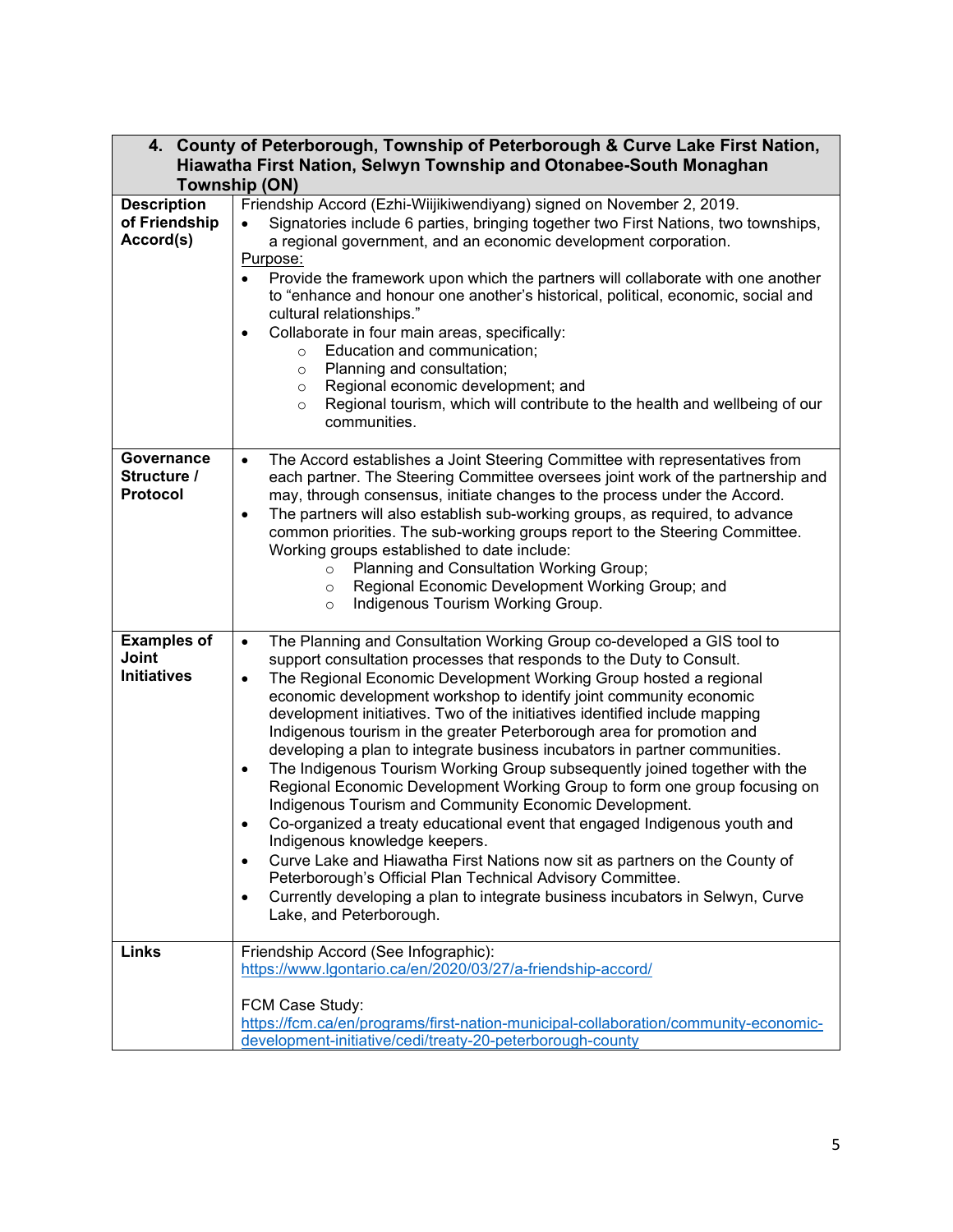|                    | 5. City of Thunder Bay & Fort William First Nation (ON)                                                                                                        |
|--------------------|----------------------------------------------------------------------------------------------------------------------------------------------------------------|
| <b>Description</b> | 2011 Declaration of Commitment between the City of Thunder Bay & Fort William                                                                                  |
| of Friendship      | First Nation (Pre-dated involvement in CEDI process).                                                                                                          |
| Accord(s)          | Purpose:                                                                                                                                                       |
|                    | To guide partners to a more collaborative relationship that will benefit respective<br>$\bullet$<br>communities. The parties commit to:                        |
|                    | Collaborate on outstanding issues for mutual benefit;<br>$\circ$                                                                                               |
|                    | Establish and maintain on-going communication and meet jointly on a<br>$\circ$                                                                                 |
|                    | regular basis;                                                                                                                                                 |
|                    | Seek out economic, social, cultural and spiritual opportunities for<br>$\circ$<br>partnership;                                                                 |
|                    | Respect individual community needs, governance models and<br>$\circ$<br>jurisdictions;                                                                         |
|                    | Advocate and lobby other orders of government for the advancement of<br>$\circ$                                                                                |
|                    | community interests;                                                                                                                                           |
|                    | Share knowledge, expertise and resources whenever possible; and<br>$\circ$                                                                                     |
|                    | Commit the resources needed to honour this Declaration of Commitment.<br>$\circ$                                                                               |
|                    |                                                                                                                                                                |
|                    | 2017 Friendship Agreement between North Caribou Lake First Nation, Fort William<br>First Nation, the City of Thunder Bay, and the Thunder Bay Police Services. |
|                    | Purpose:                                                                                                                                                       |
|                    | To promote and co-operate in the areas of community development, public                                                                                        |
|                    | safety, anti-racism, education, social and cultural awareness between all four                                                                                 |
|                    | partners and their citizens.                                                                                                                                   |
| Governance         | $\bullet$                                                                                                                                                      |
| Structure /        | Neither 2011 Declaration of Commitment nor the 2017 Friendship Agreement set<br>out concrete governance protocols. 2017 Agreement commits parties to keep in   |
| <b>Protocol</b>    | regular contact with leaders and relevant departments of all parties to consult in                                                                             |
|                    | exchanges, cooperation and matters and issues of common concern.                                                                                               |
|                    | JWG (the Community Economic Development Initiative Working Group) was<br>$\bullet$                                                                             |
|                    | subsequently established as part of the CEDI process. Its focus is on advancing                                                                                |
|                    | joint economic development. Parties are in the process of formalizing a joint term                                                                             |
|                    | of reference for the JWG.                                                                                                                                      |
|                    |                                                                                                                                                                |
| <b>Examples of</b> | Collaborating on economic development and land-use planning, with a focus on<br>$\bullet$                                                                      |
| Joint              | preparing and designing Fort William First Nation industrial lands for new tenants.                                                                            |
| <b>Initiatives</b> | Successfully engaged federal and provincial governments to receive \$260,000 in<br>$\bullet$                                                                   |
|                    | funding to support the development of the Fort William First Nation's industrial                                                                               |
|                    | land.                                                                                                                                                          |
|                    | Submitted a joint bid for Noront ferrochrome smelter.                                                                                                          |
|                    |                                                                                                                                                                |
|                    | Submitted joint application to the Smart Cities Challenge.                                                                                                     |
| <b>Links</b>       | Declaration of Commitment 2011:                                                                                                                                |
|                    | https://www.thunderbay.ca/en/city-hall/resources/Images/Aboriginal-Relations/IRI-                                                                              |
|                    | Strategy/DeclarationCommitment-FWFN-2011.pdf                                                                                                                   |
|                    |                                                                                                                                                                |
|                    | Friendship Agreement 2017:                                                                                                                                     |
|                    | https://www.thunderbay.ca/en/city-hall/resources/Documents/Aboriginal-                                                                                         |
|                    | Relations/Friendship-Agreement---Caribou-Lake-FWFN-City-TBPS.pdf                                                                                               |
|                    |                                                                                                                                                                |
|                    | FCM Case Study:                                                                                                                                                |
|                    | https://fcm.ca/en/programs/first-nation-municipal-collaboration/community-economic-                                                                            |
|                    | development-initiative/cedi/fort-william-first-nation-and-the-city-thunder-bay                                                                                 |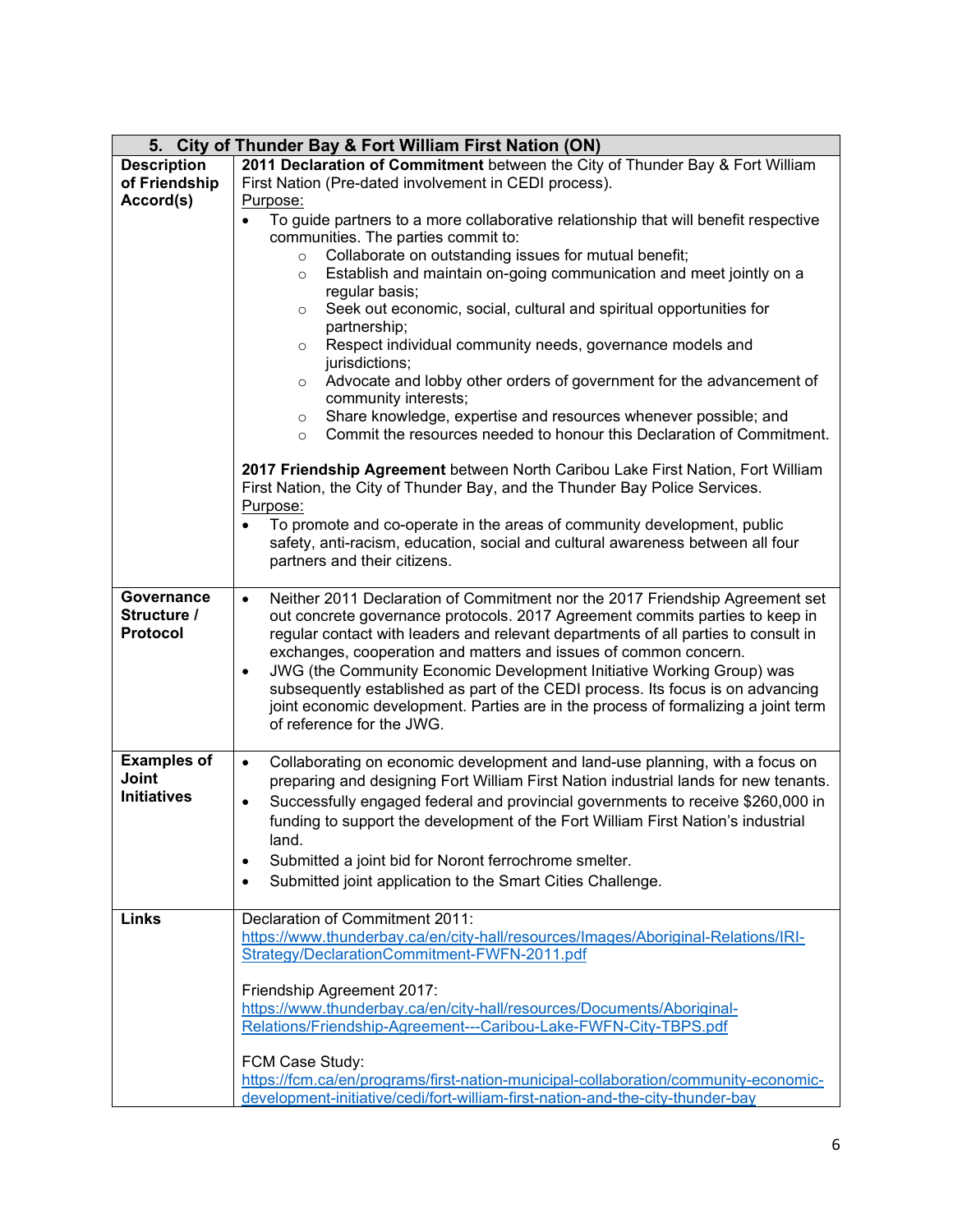| 6. City of Vernon & Okanagan Indian Band (BC)     |                                                                                                                                                                                                                                                                                                                                                                                                                                                                                                                                                                                                                                                                                                                                                                                                                                                                                                                                                                                                                          |
|---------------------------------------------------|--------------------------------------------------------------------------------------------------------------------------------------------------------------------------------------------------------------------------------------------------------------------------------------------------------------------------------------------------------------------------------------------------------------------------------------------------------------------------------------------------------------------------------------------------------------------------------------------------------------------------------------------------------------------------------------------------------------------------------------------------------------------------------------------------------------------------------------------------------------------------------------------------------------------------------------------------------------------------------------------------------------------------|
| <b>Description</b>                                | Joint Relationship Accord signed in October 2018.                                                                                                                                                                                                                                                                                                                                                                                                                                                                                                                                                                                                                                                                                                                                                                                                                                                                                                                                                                        |
| of Friendship                                     | Purpose:                                                                                                                                                                                                                                                                                                                                                                                                                                                                                                                                                                                                                                                                                                                                                                                                                                                                                                                                                                                                                 |
| Accord(s)                                         | Provides the framework upon which the communities, including their respective<br>$\bullet$<br>governments, residents and members, will collaborate with one another.<br>To develop mutual protocols and activities that engage First Nation and municipal<br>$\bullet$<br>leaders or their representatives on issues and initiatives of community economic<br>and social development and other matters that respect heritage, the provision of                                                                                                                                                                                                                                                                                                                                                                                                                                                                                                                                                                           |
|                                                   | services tailored to the culture and inclusive social participation. This may include<br>a range of sectors, including:<br>Environmental and Land Stewardship;<br>$\circ$<br>Economic and Social Development;<br>$\circ$<br>Revitalization of Arts, Culture and Language;<br>$\circ$<br><b>Recreation and Wellness;</b><br>$\circ$<br>Tourism; and<br>$\circ$                                                                                                                                                                                                                                                                                                                                                                                                                                                                                                                                                                                                                                                            |
|                                                   | Community-to-Community Education and Engagement.<br>$\circ$                                                                                                                                                                                                                                                                                                                                                                                                                                                                                                                                                                                                                                                                                                                                                                                                                                                                                                                                                              |
| Governance<br>Structure /<br>Protocol             | Parties created a JWG (OKIB-Vernon Joint CEDI Working Group) at outset of<br>$\bullet$<br>CEDI process, which met monthly and had a jointly developed terms of reference.<br>Membership included elected champions and senior staff from both OKIB and<br>Vernon. The JWG collaborated and planned the larger Council-to-Council<br>workshops, including a Council-to-Council dinner, where the parties worked to<br>identify areas of potential collaboration.<br>Accord commits parties to bi-annual joint council meetings in consultation on<br>$\bullet$<br>issues in the joint interest of both communities. Special joint council meetings<br>may also be called to address misunderstandings between communities.<br>The Mayor and Chief have established a monthly check-in phone call to stay<br>$\bullet$<br>better connected on issues and opportunities of mutual concern.<br>OKIB - City of Vernon Working Group<br>Following the signing of the Accord, the JWG's mandate shifted with a new<br>$\bullet$ |
|                                                   | formalized terms of reference, becoming the "OKIB - City of Vernon Working<br>Group". The JWG continued to meet monthly.<br>JWG has authority to establish sub-working groups which must have at least two<br>$\bullet$<br>representatives from each community. A sub-working group was established to<br>create a Joint Strategic Plan for Waterfront and completed co-developed the Joint<br>Strategic Plan for Okanagan Indian Band - City of Vernon Partnership. The core<br>mandate of the JWG is to implement these Joint Strategic Plans.<br>All sub-working groups report to the JWG quarterly. The JWG is responsible for<br>$\bullet$<br>regular reporting on the progress of the Joint Strategic Plans to their respective<br>councils, typically through the joint council meetings. Reporting to Council is<br>primarily the responsibility of the elected Champions.<br>The JWG is responsible for providing orientation to the in-coming elected<br>$\bullet$<br>representatives.                         |
| <b>Examples of</b><br>Joint<br><b>Initiatives</b> | Jointly worked towards developing a Joint Strategic Plan for their shared<br>$\bullet$<br>Okanagan Lake waterfront area.<br>Currently exploring joint tourism opportunities with parks, trails, and signage for<br>$\bullet$<br>culturally significant places, including the development of educational and tourism<br>products.<br>OKIB Council holds a non-voting seat at the Regional District of Northern<br>$\bullet$<br>Okanagan in order to be more engaged with regional development.                                                                                                                                                                                                                                                                                                                                                                                                                                                                                                                            |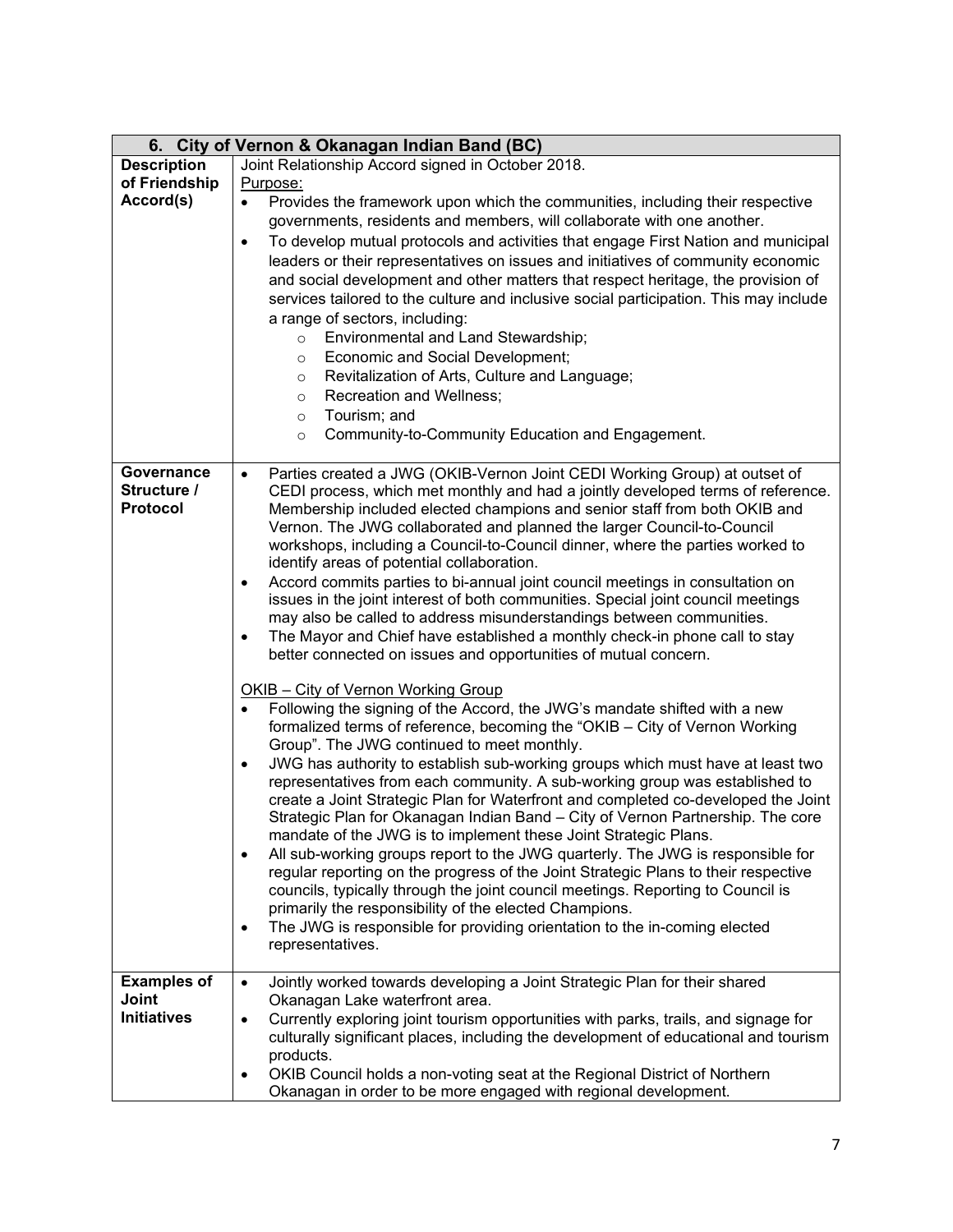|       | City of Vernon Council opted to transfer the Ogopogo copyright to OKIB in 2021.<br>$\bullet$<br>Through the pandemic, the JWG used their monthly meetings to share<br>$\bullet$<br>information on their respective COVID-19 responses. |
|-------|----------------------------------------------------------------------------------------------------------------------------------------------------------------------------------------------------------------------------------------|
| Links | FCM Case Study:<br>https://fcm.ca/en/programs/first-nation-municipal-collaboration/community-economic-<br>development-initiative/cedi/okanagan-indian-band-and-city-vernon                                                             |
|       | <b>UBCM Case Study:</b><br>https://www.ubcm.ca/sites/default/files/2021-08/Vernon OKIB 20190909.pdf                                                                                                                                    |

|                                              | 7. District of Invermere & Shuswap Band (BC)                                                                                                                                                                                                                                                                                                                                                                                                                                                                                                                                                                                                                                                                                                                                                                                                                                                                                                                                                                                                                                                                                                                                                                              |
|----------------------------------------------|---------------------------------------------------------------------------------------------------------------------------------------------------------------------------------------------------------------------------------------------------------------------------------------------------------------------------------------------------------------------------------------------------------------------------------------------------------------------------------------------------------------------------------------------------------------------------------------------------------------------------------------------------------------------------------------------------------------------------------------------------------------------------------------------------------------------------------------------------------------------------------------------------------------------------------------------------------------------------------------------------------------------------------------------------------------------------------------------------------------------------------------------------------------------------------------------------------------------------|
| <b>Description</b>                           | Friendship Agreement signed in 2020.                                                                                                                                                                                                                                                                                                                                                                                                                                                                                                                                                                                                                                                                                                                                                                                                                                                                                                                                                                                                                                                                                                                                                                                      |
| of Friendship                                | Purpose:                                                                                                                                                                                                                                                                                                                                                                                                                                                                                                                                                                                                                                                                                                                                                                                                                                                                                                                                                                                                                                                                                                                                                                                                                  |
| Accord(s)                                    | To provide the framework upon which the partners, including their respective<br>$\bullet$<br>governments and community members, will collaborate with one another.<br>Strengthen the partners mutual intentions to pursue a lasting friendship based on<br>$\bullet$<br>mutual respect, honour and recognition.<br>Collaborate on community economic and social development, including but not<br>$\bullet$<br>limited to the following outcomes:<br>Strengthened community-to-community relationship and awareness, and<br>$\circ$<br>increased collaboration amongst the two communities;<br>Safe and accessible all-season Active Transportation Corridor connecting<br>$\circ$<br>the Shuswap Indian Band and District of Invermere;<br>Secwepemc and Columbia Valley cultural and historical information<br>$\circ$<br>represented on the Active Transportation Corridor;<br>Increased access to environmental and wildlife education displayed on<br>$\circ$<br>the Active Transportation Corridor;<br>Connected Shuswap Indian Band and District of Invermere economic<br>$\circ$<br>centres; and<br>Local Active Transportation Corridor linked with Regional Active<br>$\circ$<br>Transportation Infrastructure. |
| Governance<br>Structure /<br><b>Protocol</b> | Parties created a JWG at outset of CEDI process to co-develop friendship accord,<br>$\bullet$<br>membership for which included select elected champions and senior staff from<br>each community. The JWG organized Council-to-Council workshops.<br>The Friendship Agreement sets out that the parties will maintain a JWG with a<br>$\bullet$<br>terms of reference to work on identified common priorities. It also commits to<br>annual joint council meetings.<br>SIB - DOI Working Group:<br>Following the signing of the Friendship Agreement, the mandate of the JWG<br>$\bullet$<br>shifted with a new formalized terms of reference, becoming the "SIB - DOI<br>Working Group".<br>The membership is composed of, at minimum, one elected official, one senior<br>$\bullet$<br>staff and one technical or administrative staff from each community.<br>The mandate of the JWG, as per its terms of reference, is to:<br>$\bullet$<br>Identify and assign resources required to deliver the work of the co-<br>$\circ$<br>developed Joint Strategic Plan.<br>Establish and oversee subcommittee(s) to complete the mutually agreed<br>$\circ$<br>upon deliverables.                                               |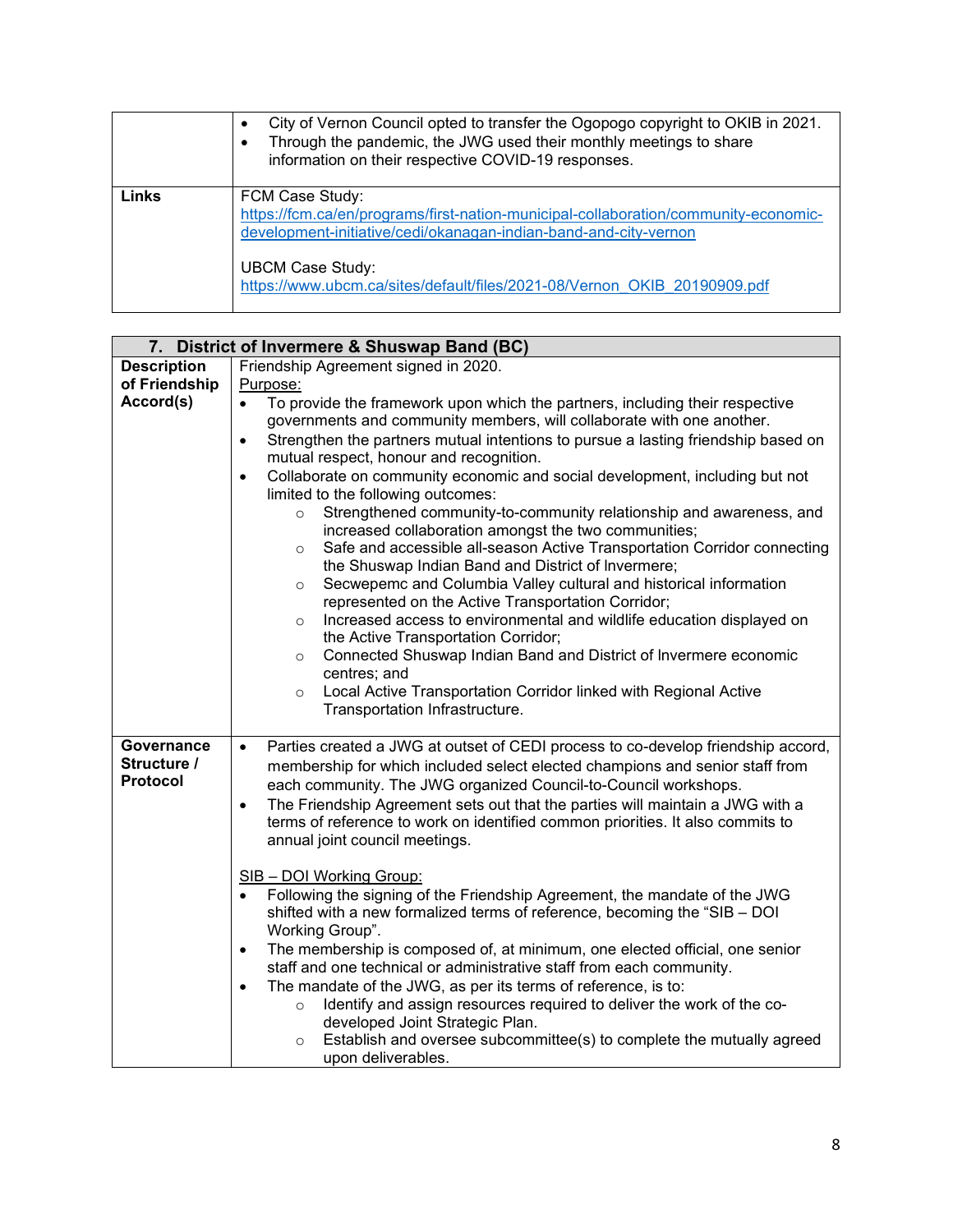|                                                          | Contribute to planning collaborative meetings and workshops, events or<br>$\circ$<br>gatherings that advance the Joint Strategic Plan and community-to-<br>community partnership.<br>Complete work that arises from JWG and collaborative meetings and<br>$\circ$<br>workshops.<br>Review the Joint Agreements at least once annually.<br>$\circ$<br>Present progress and measurement of progress of the Joint Strategic<br>$\circ$<br>Plan at the joint council meeting at least once annually.<br>The JWG is responsible for providing orientation to the in-coming elected<br>$\bullet$<br>representatives.<br>The communities hired a third-party Partnership Coordinator to support the JWG<br>$\bullet$<br>partnership post-CEDI program participation.                                                                                                  |
|----------------------------------------------------------|----------------------------------------------------------------------------------------------------------------------------------------------------------------------------------------------------------------------------------------------------------------------------------------------------------------------------------------------------------------------------------------------------------------------------------------------------------------------------------------------------------------------------------------------------------------------------------------------------------------------------------------------------------------------------------------------------------------------------------------------------------------------------------------------------------------------------------------------------------------|
| <b>Examples of</b><br><b>Joint</b><br><b>Initiatives</b> | Co-developed and completed a Joint Active Transportation Network Plan.<br>$\bullet$<br>Successful joint application to the Province of BC for the BC Active Transportation<br>$\bullet$<br>Network Plan Grant.<br>Created a five-year Joint Strategic Plan for the partnership.<br>$\bullet$<br>Undertook joint environmental stewardship and wildlife rehabilitation efforts.<br>$\bullet$                                                                                                                                                                                                                                                                                                                                                                                                                                                                    |
| <b>Links</b>                                             | Friendship Agreement:<br>https://invermere.net/wp-content/uploads/2020/10/friendship-agreement-scaled-<br>e1603207823507.jpg<br><b>JWG Terms of Reference:</b><br>https://invermere.civicweb.net/document/41072/SIB-<br>DOI%20Partnership%20TOR%20plus%20SP%20-<br>%20May%202021.pdf?handle=D535EF4D22834B8AB0E9E82EB87654CA<br>Joint Strategic Plan for Shuswap Indian Band and District of Invermere:<br>https://invermere.civicweb.net/document/41073/SIB-<br>DOI%20Partnership%20Joint%20Strategic%20Plan.pdf?handle=883D83E97E344D6<br>DB8AD6D26EED163D0<br>FCM Case Study:<br>https://fcm.ca/en/programs/first-nation-municipal-collaboration/community-economic-<br>development-initiative/cedi/shuswap-band-and-the-district-of-invermere<br><b>UBCM Case Study:</b><br>https://www.ubcm.ca/sites/default/files/2021-08/Shuswap Invermere 20190909.pdf |

| 8. Town of High Level & Dene Tha' First Nation (AB) |                                                                                   |  |
|-----------------------------------------------------|-----------------------------------------------------------------------------------|--|
| <b>Description</b>                                  | Friendship Agreement signed in March 2021.                                        |  |
| of Friendship                                       | Purpose:                                                                          |  |
| Accord(s)                                           | Provides the framework upon which the partners will collaborate with one another. |  |
|                                                     | Foster and develop cooperative working relationships between the partners which   |  |
|                                                     | build effective communications, trust and community betterment.                   |  |
|                                                     | Identify joint community economic and social development opportunities,<br>٠      |  |
|                                                     | including but not limited to the following:                                       |  |
|                                                     | Relationship building and communication;<br>$\circ$                               |  |
|                                                     | Joint regional emergency planning and response;<br>O                              |  |
|                                                     | Multi-purpose facility;<br>O                                                      |  |
|                                                     | Infrastructure establishment and maintenance;<br>$\circ$                          |  |
|                                                     | Regional and indigenous tourism; and<br>O                                         |  |
|                                                     | Regional social an economic development.<br>O                                     |  |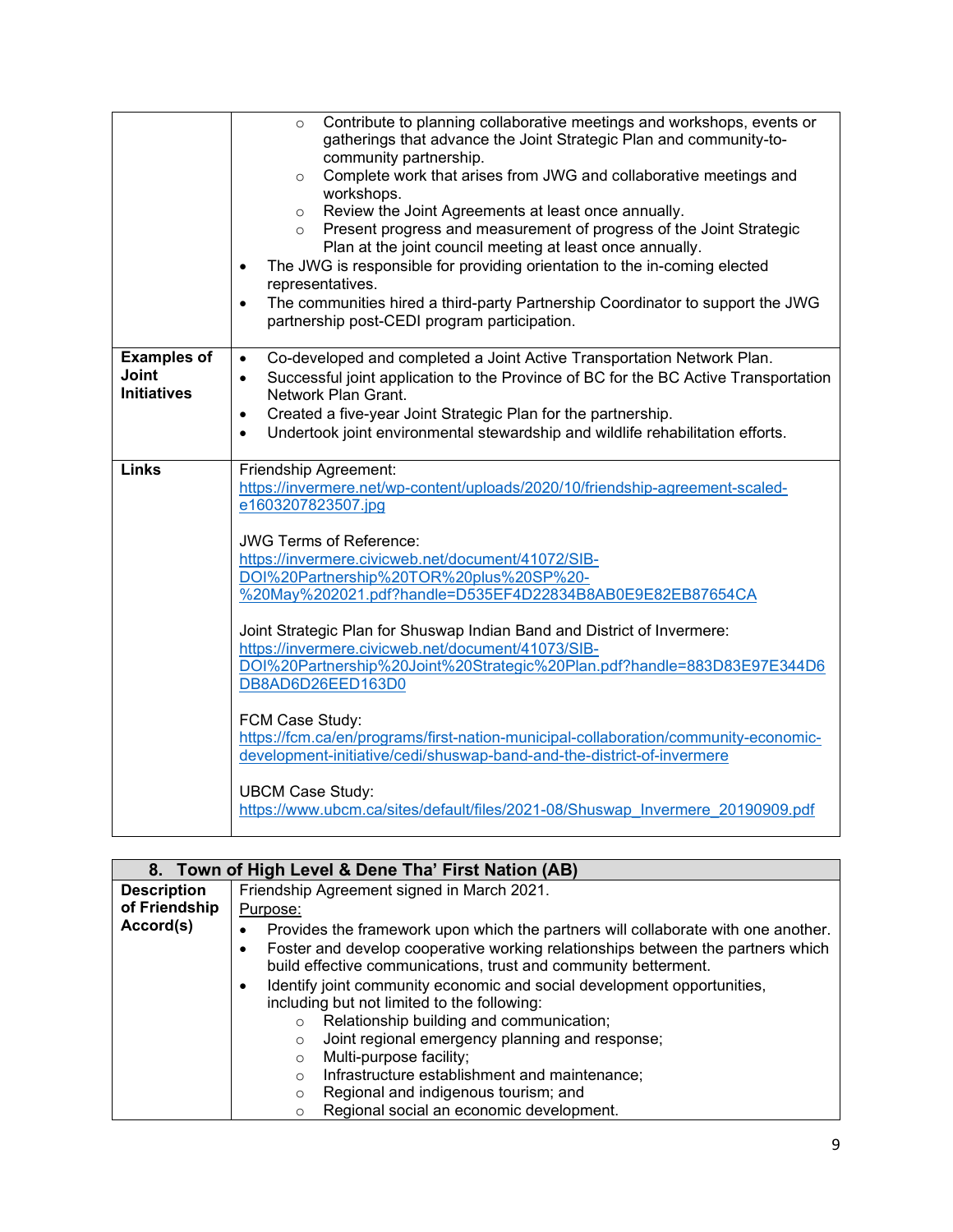| Governance         | Established a JWG at outset of CEDI process to co-develop friendship accord.<br>$\bullet$                                                                                |  |  |
|--------------------|--------------------------------------------------------------------------------------------------------------------------------------------------------------------------|--|--|
| Structure /        | Friendship Agreement commits the parties to:<br>$\bullet$                                                                                                                |  |  |
| <b>Protocol</b>    | Maintain a JWG with a terms of reference to work on common priorities.<br>$\circ$                                                                                        |  |  |
|                    | Hold bi-annual joint council meetings in consultation on issues of joint<br>$\circ$                                                                                      |  |  |
|                    | interest of both communities.                                                                                                                                            |  |  |
|                    | Co-develop a Joint Strategic Plan containing shared goals and objectives<br>$\circ$                                                                                      |  |  |
|                    | with measurable outcomes reported annually.                                                                                                                              |  |  |
|                    |                                                                                                                                                                          |  |  |
|                    | <b>DTFN-ToHL Joint Working Group:</b>                                                                                                                                    |  |  |
|                    | Following Friendship Agreement, the JWG's mandate shifted with a new                                                                                                     |  |  |
|                    | formalized terms of reference, becoming the "DTFN-ToHL Joint Working Group".<br>The JWG meets monthly.                                                                   |  |  |
|                    | The membership is composed of, at minimum, one elected official, one senior<br>$\bullet$                                                                                 |  |  |
|                    | staff and one technical or administrative staff from each community.                                                                                                     |  |  |
|                    | The mandate of the JWG, as per its terms of reference, is to:<br>$\bullet$                                                                                               |  |  |
|                    | Identify and assign resources required to deliver the work of the co-<br>$\circ$                                                                                         |  |  |
|                    | developed Joint Strategic Plan.                                                                                                                                          |  |  |
|                    | Establish and oversee subcommittee(s) to complete the mutually agreed<br>$\circ$                                                                                         |  |  |
|                    | upon deliverables.                                                                                                                                                       |  |  |
|                    | Contribute to planning collaborative meetings and workshops, events or<br>$\circ$                                                                                        |  |  |
|                    | gatherings that advance the Joint Strategic Plan and partnership.                                                                                                        |  |  |
|                    | Review the Joint Agreements at least once annually.<br>$\circ$                                                                                                           |  |  |
|                    | Present progress and measurement of progress of the Joint Strategic<br>$\circ$                                                                                           |  |  |
|                    | Plan to the joint council at least once annually.                                                                                                                        |  |  |
|                    | The JWG can establish sub-committees to work on specific joint projects. Sub-<br>$\bullet$                                                                               |  |  |
|                    | committees must have at least 2 representatives from each community. Sub-                                                                                                |  |  |
|                    | committees provide verbal updates to the JWG at the standing monthly meetings.<br>The decision-making of the JWG is consensus-based and limited to workshop<br>$\bullet$ |  |  |
|                    | and meeting logistics, joint strategic planning and annual work planning for the                                                                                         |  |  |
|                    | partnership, and management of sub-committees. Outside of this, the JWG                                                                                                  |  |  |
|                    | prepares recommendation to their respective Councils, who are responsible for                                                                                            |  |  |
|                    | decision making as it pertains to council-to-council relations and community                                                                                             |  |  |
|                    | engagement.                                                                                                                                                              |  |  |
|                    | The JWG is responsible for providing orientation to the in-coming elected<br>$\bullet$                                                                                   |  |  |
|                    | representatives.                                                                                                                                                         |  |  |
|                    |                                                                                                                                                                          |  |  |
| <b>Examples of</b> | Created a five-year Joint Strategic Plan for DTFN - ToHL partnership.<br>$\bullet$                                                                                       |  |  |
| Joint              | Established three sub-committees focusing on water and wastewater<br>$\bullet$                                                                                           |  |  |
| <b>Initiatives</b> | infrastructure, joint regional emergency planning, and a multi-use facility                                                                                              |  |  |
|                    | (recreation and emergency evacuation).                                                                                                                                   |  |  |
|                    | Completed waterline connection between the Town of High Level and Bushe<br>$\bullet$                                                                                     |  |  |
|                    | River reserve border.                                                                                                                                                    |  |  |
|                    | Completed a wastewater infrastructure feasibility study.<br>٠                                                                                                            |  |  |
|                    | Utilized CEDI grant to complete Phase I - III of the Joint Regional Emergency<br>$\bullet$                                                                               |  |  |
|                    | Plan and Incident Command System level 100 and 200 training.                                                                                                             |  |  |
| Links              | Friendship Agreement & Draft JWG Terms of Reference (starting pg. 39):                                                                                                   |  |  |
|                    | https://www.highlevel.ca/AgendaCenter/ViewFile/Agenda/ 06282021-221                                                                                                      |  |  |
|                    |                                                                                                                                                                          |  |  |
|                    | FCM Case Study:                                                                                                                                                          |  |  |
|                    | https://fcm.ca/en/programs/first-nation-municipal-collaboration/community-economic-                                                                                      |  |  |
|                    | development-initiative/cedi/dene-tha-first-nation-and-town-of-high-level                                                                                                 |  |  |
|                    |                                                                                                                                                                          |  |  |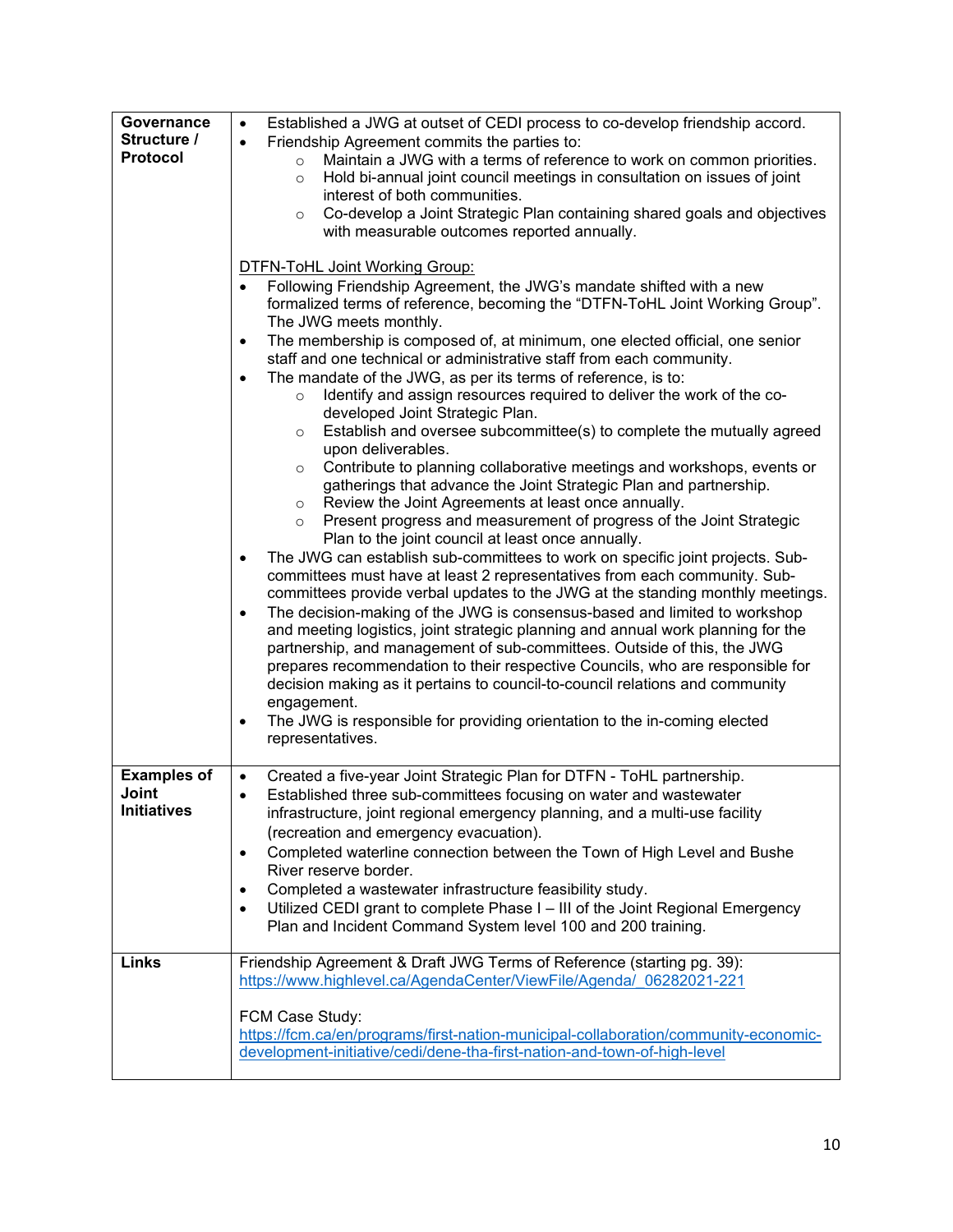| (ON)               | 9. Municipality of Sioux Lookout, Lac Seul First Nation, & Slate Falls First Nation             |  |  |
|--------------------|-------------------------------------------------------------------------------------------------|--|--|
| <b>Description</b> | Friendship Accord signed in 2013.                                                               |  |  |
| of Friendship      | Accord was developed through FCM's Community Infrastructure Partnership<br>$\bullet$            |  |  |
| Accord(s)          | Program.                                                                                        |  |  |
|                    | Since the original signing of the Friendship Accord, the First Nation community of<br>$\bullet$ |  |  |
|                    | Cat Lake become a signatory in 2013, and Kitchenuhmaykoosib Inninuwug First                     |  |  |
|                    | Nation in 2015.                                                                                 |  |  |
|                    | Purpose:                                                                                        |  |  |
|                    | To provide a principle-based relationship and overall framework upon which the<br>$\bullet$     |  |  |
|                    | municipality will build agreements and action plans in partnership with First Nation            |  |  |
|                    | governments and people. This will include, but is not limited to, the following                 |  |  |
|                    | areas:                                                                                          |  |  |
|                    | The recognition and respect of the various levels of First Nation<br>$\circ$                    |  |  |
|                    | government, culture and people.                                                                 |  |  |
|                    | Regional leadership, demonstrating how Municipal and First Nation<br>$\circ$                    |  |  |
|                    | governments can work together.                                                                  |  |  |
|                    | The development of protocols to establish open and improves lines of<br>$\circ$                 |  |  |
|                    | communication.                                                                                  |  |  |
|                    | Supporting First Nation culture and the development of recreation and<br>$\circ$                |  |  |
|                    | leisure activities that are culturally appropriate.                                             |  |  |
|                    | Encourage First Nation investment in Sioux Lookout, including, but not<br>$\circ$               |  |  |
|                    | limited to, people, culture, business, community and social participation.                      |  |  |
|                    | Increase First Nation participation in the local economy.<br>$\circ$                            |  |  |
|                    | Improve the community by making it more economically vibrant and<br>$\circ$                     |  |  |
|                    | sustainable.                                                                                    |  |  |
|                    | Investing in youth by ensuring cultural, recreational, educational and                          |  |  |
|                    | $\circ$<br>career opportunities are readily available.                                          |  |  |
|                    | Addressing root causes relating to public safety so that all residents and<br>$\circ$           |  |  |
|                    | visitors are safe and welcome in the community.                                                 |  |  |
|                    |                                                                                                 |  |  |
| Governance         | The Friendship Accord did not provide for concrete governance structures.<br>$\bullet$          |  |  |
| Structure /        | In 2015, as part of the CEDI process, the partner communities signed a co-<br>$\bullet$         |  |  |
| <b>Protocol</b>    | developed terms of reference for a JWG, the "Regional Distribution Centre                       |  |  |
|                    | Feasibility Study Working Group".                                                               |  |  |
|                    | The purpose of the JWG, as per its terms of reference, was to investigate the<br>$\bullet$      |  |  |
|                    | feasibility of the parties jointly developing and operating a non-profit, cooperative           |  |  |
|                    | food distribution centre.                                                                       |  |  |
|                    | The membership of the JWG consisted of:                                                         |  |  |
|                    | Chief of Lac Seul First Nation;<br>$\circ$                                                      |  |  |
|                    | Chief of KI/ Big Trout Lake First Nation;<br>$\circ$                                            |  |  |
|                    | Mayor of the Municipality of Sioux Lookout;<br>$\circ$                                          |  |  |
|                    | CAO of the Municipality of Sioux Lookout;<br>$\circ$                                            |  |  |
|                    | Economic Development Managers from each of the parties; and<br>$\circ$                          |  |  |
|                    | Designated members employed with each of the parties.<br>$\circ$                                |  |  |
|                    | Members of the JWG were responsible for providing project status updates to the                 |  |  |
|                    | elected leadership of their respective communities.                                             |  |  |
|                    |                                                                                                 |  |  |
| <b>Examples of</b> | Developed a proposal and business model for a Regional Distribution Centre,<br>$\bullet$        |  |  |
| Joint              | which was to provide cheaper, healthy and fresh food and consumer goods to as                   |  |  |
| <b>Initiatives</b> | many as 31 northern First Nations and create jobs for people in Lac Seul. The                   |  |  |
|                    | parties jointly applied for and received \$168,000 in intergovernmental funding to              |  |  |
|                    | support the project.                                                                            |  |  |
|                    | Jointly established the Labour Market Working Group in 2015, co-chaired by<br>$\bullet$         |  |  |
|                    | Sioux Lookout and Lac Seul. The working group was tasked with developing a                      |  |  |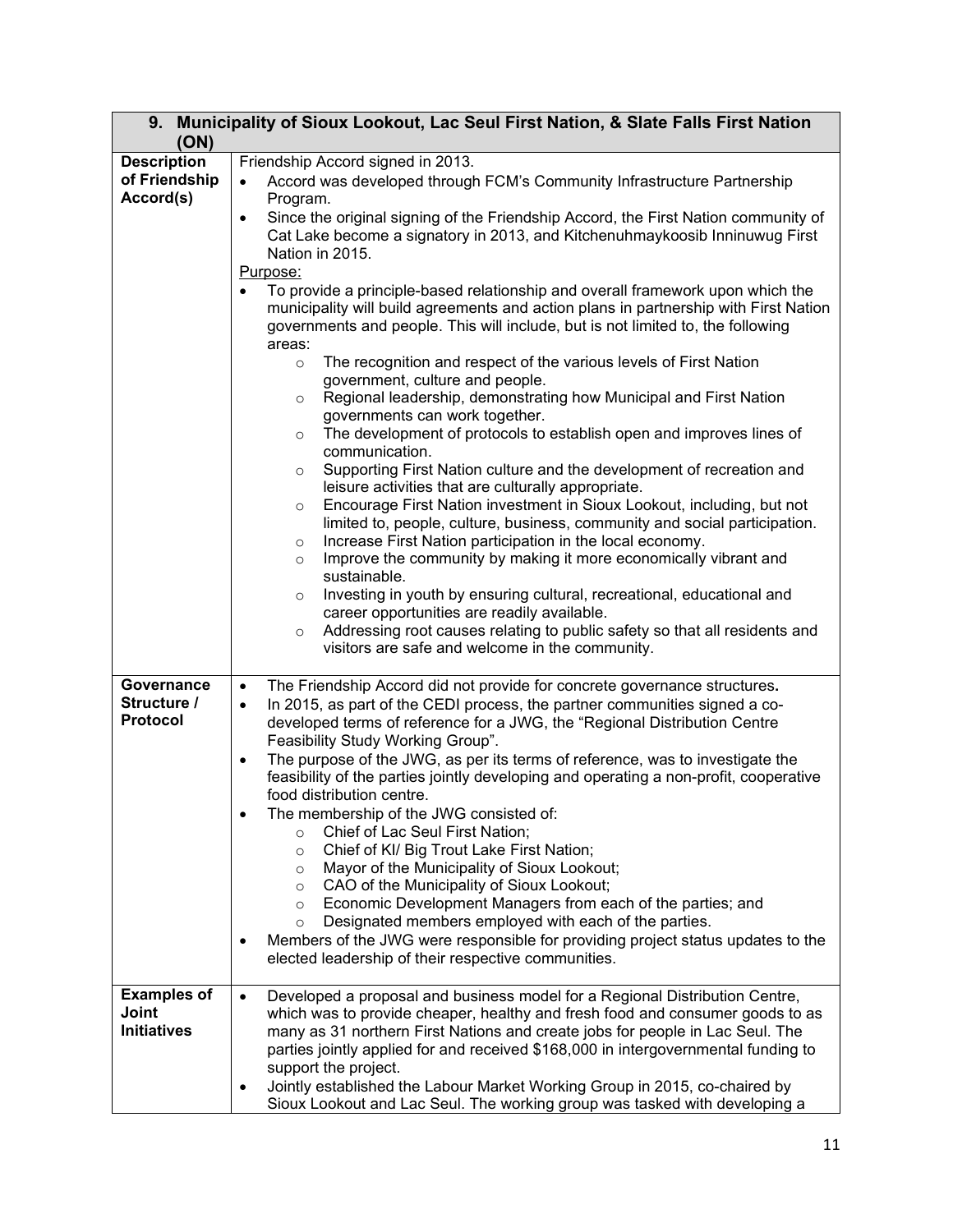|              | community human resource plan that included a general skills inventory of the<br>region and an analysis of skills shortages and job forecasts for the future. It also<br>worked to create a Sioux Lookout marketing campaign to attract skilled workers to<br>the area.<br>Jointly hosted a First Nations-municipal economic development conference.<br>$\bullet$ |
|--------------|-------------------------------------------------------------------------------------------------------------------------------------------------------------------------------------------------------------------------------------------------------------------------------------------------------------------------------------------------------------------|
| <b>Links</b> | Friendship Accord:<br>https://www.siouxlookout.ca/en/your-local-government/resources/Friendship-Accord-<br>signed-Dec-2-2013-webfile.pdf                                                                                                                                                                                                                          |
|              | <b>JWG Terms of Reference:</b><br>https://data.fcm.ca/documents/reports/CEDI/CEDI working group EN.pdf                                                                                                                                                                                                                                                            |

|                                                   | 10. City of Edmundson & Madawaska Maliseet First Nation (NB)                                                                                                                                                                                                                                                                                                                                                                                                                                                                                                                                                                                                 |  |
|---------------------------------------------------|--------------------------------------------------------------------------------------------------------------------------------------------------------------------------------------------------------------------------------------------------------------------------------------------------------------------------------------------------------------------------------------------------------------------------------------------------------------------------------------------------------------------------------------------------------------------------------------------------------------------------------------------------------------|--|
| <b>Description</b>                                | Friendship Agreement signed in October 2014.                                                                                                                                                                                                                                                                                                                                                                                                                                                                                                                                                                                                                 |  |
| of Friendship                                     | Purpose:                                                                                                                                                                                                                                                                                                                                                                                                                                                                                                                                                                                                                                                     |  |
| Accord(s)                                         | Provides the framework upon which the communities, including their respective<br>$\bullet$<br>governments, residents and members, will collaborate with one another.<br>To develop mutual protocols and activities that engage First Nations leaders or<br>$\bullet$<br>their representatives on issues or initiatives of community economic development,<br>and other matters that respect the heritage, the provision of services tailored to<br>the culture and inclusive social participation. This may include a range of sectors,<br>including;<br>Recreation;<br>$\circ$<br>Tourism;<br>$\Omega$<br>Business; and<br>$\circ$<br>Wellness.<br>$\Omega$ |  |
| Governance<br>Structure /<br><b>Protocol</b>      | The Friendship Agreement commits the parties to establish joint council meetings<br>$\bullet$<br>in consultation on issues of joint interest of both communities.<br>Established a JWG as part of the CEDI process which met monthly.<br>$\bullet$                                                                                                                                                                                                                                                                                                                                                                                                           |  |
| <b>Examples of</b><br>Joint<br><b>Initiatives</b> | Co-developed a joint communications strategy to make the partnership known.<br>$\bullet$<br>Developing a regional attraction and development strategy.<br>$\bullet$                                                                                                                                                                                                                                                                                                                                                                                                                                                                                          |  |
| Links                                             | Friendship Accord:<br>https://data.fcm.ca/documents/reports/CEDI/joint friendship<br>accord between the city of edmundston and madawask EN FR.pdf                                                                                                                                                                                                                                                                                                                                                                                                                                                                                                            |  |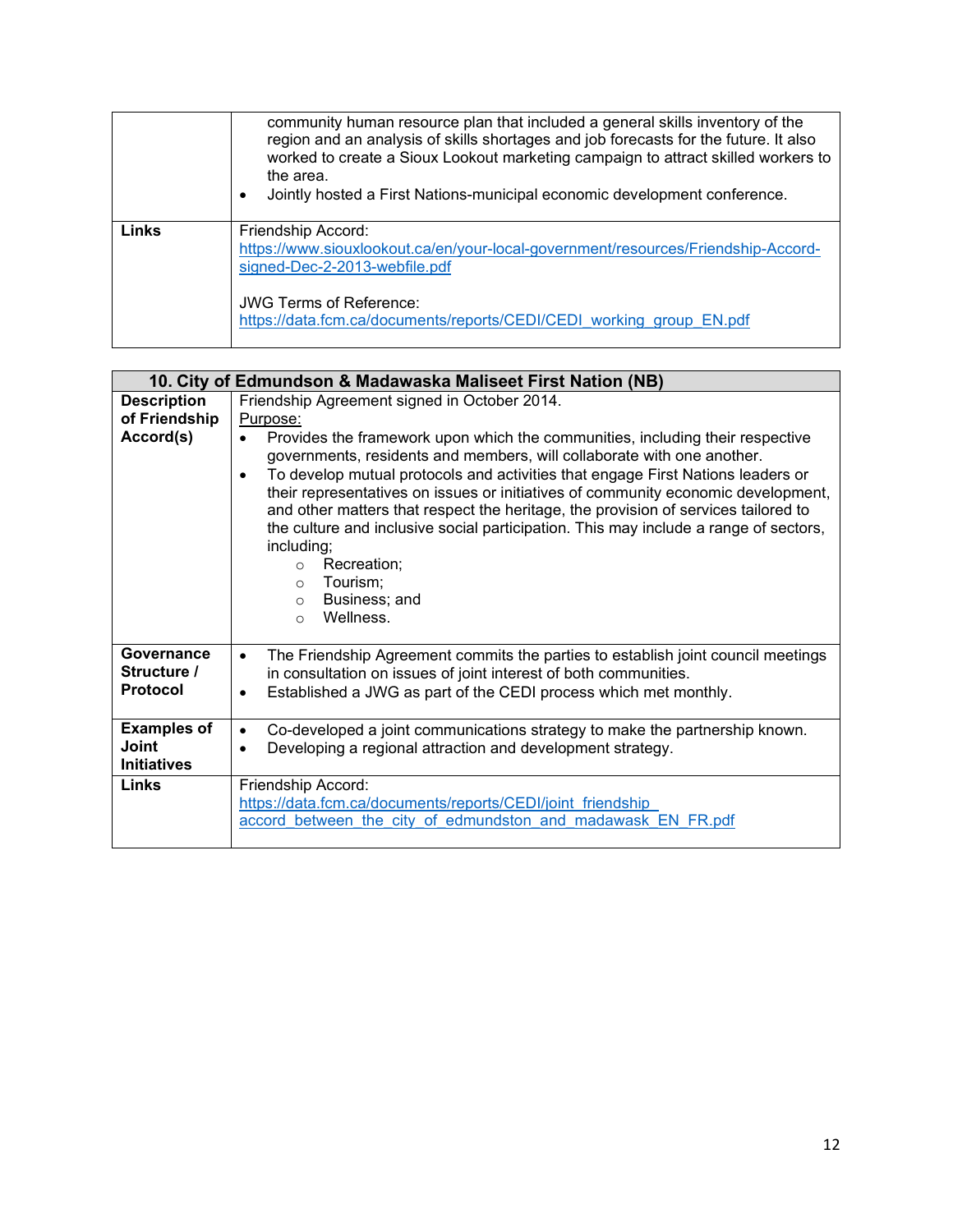# **Overview of Non-CEDI Friendship Accord Partnerships**

**\*Note:** Links to Friendship Accords and other documents provided where publicly available.

|                                                   | 1. City of Vancouver (BC)                                                                                                                                                                                                                                                                                                                                                                                                                                                                                                                                                                                                                                                                                                                                                                                                                                                                                                                                                                                                                                                                                                                                                                                                                                                                                                                                                                                                                                                                                                                                                                                                                                                                                                                                                                               |  |
|---------------------------------------------------|---------------------------------------------------------------------------------------------------------------------------------------------------------------------------------------------------------------------------------------------------------------------------------------------------------------------------------------------------------------------------------------------------------------------------------------------------------------------------------------------------------------------------------------------------------------------------------------------------------------------------------------------------------------------------------------------------------------------------------------------------------------------------------------------------------------------------------------------------------------------------------------------------------------------------------------------------------------------------------------------------------------------------------------------------------------------------------------------------------------------------------------------------------------------------------------------------------------------------------------------------------------------------------------------------------------------------------------------------------------------------------------------------------------------------------------------------------------------------------------------------------------------------------------------------------------------------------------------------------------------------------------------------------------------------------------------------------------------------------------------------------------------------------------------------------|--|
| <b>Population</b>                                 | Municipal: 675k<br>First Nation: 21.8k                                                                                                                                                                                                                                                                                                                                                                                                                                                                                                                                                                                                                                                                                                                                                                                                                                                                                                                                                                                                                                                                                                                                                                                                                                                                                                                                                                                                                                                                                                                                                                                                                                                                                                                                                                  |  |
| <b>Description</b><br>of Friendship<br>Accord(s)  | <b>MST MOUs</b><br>Since 2014, the City of Vancouver has established formal working relationships<br>through Memoranda of Understanding (MOU) with the Musqueam Indian Band and<br>Squamish Nation, with discussion underway with the Tsleil-Waututh Nation -<br>collectively referred to as "MST".<br><b>MVAEC MOU</b><br>The City has also entered into an MOU in 2016 with the Metro Vancouver Aboriginal<br>Executive Council (MVAEC), which is an umbrella organization serving 22 Indigenous<br>service providers with policy development, advocacy and organizational leadership for<br>urban Indigenous peoples. The purpose of the MOU is:<br>To establish and maintain a cooperative long-term relationship for the<br>purpose of sharing information, improving communications, addressing<br>specific concerns, enhancing opportunities, setting a solid foundation for<br>future planning and raising awareness and better understanding of the unique<br>needs and values of the urban Aboriginal community in Vancouver.                                                                                                                                                                                                                                                                                                                                                                                                                                                                                                                                                                                                                                                                                                                                                                 |  |
| Governance<br>Structure /<br><b>Protocol</b>      | <b>MST MOUs</b><br>Vancouver has developed two formal communication avenues to facilitate regular<br>communications under the MST MOUs:<br>Intergovernmental MST Working Group: The City's Indigenous Relations<br>$\bullet$<br>Manager, along with MST staff, coordinates Intergovernmental staff to staff<br>meetings, which take place 3 to 5 times per year. Meetings allow staff to provide<br>updates on work that is underway and upcoming opportunities and/or projects<br>where advice and collaboration is sought.<br>Council to Council: The City's Indigenous Relations Manager convenes annual<br>٠<br>Council-to-Council gatherings with each First Nation government and City<br>Council. These annual dinners provide the opportunity for elected leaders to build<br>on their government-to-government relationship.<br><b>MVAEC MOU</b><br>The MOU establishes an Executive Advisory Committee which serves as the principal<br>structure for implementing the MOU. The Committee is comprised of two<br>representatives from each organization. It is co-chaired by MVAEC CEO and City<br>Manager and includes MVAEC President with other board and roundtable co-chairs<br>as members. The Committee meets bi-annually. The duties and responsibilities of the<br>Committee are:<br>To identify and address high priority community needs in order to help reduce<br>disparities in standards of living and quality of life.<br>To establish technical committees and/or working groups to undertake<br>$\bullet$<br>specific projects as required.<br>To identify and secure financial and other resources required to undertake<br>٠<br>specific projects.<br>Share information of mutual interest.<br>٠<br>Respond to unique needs and values of the urban Aboriginal community. |  |
| <b>Examples of</b><br>Joint<br><b>Initiatives</b> | The MST & MVAEC MOUs have informed a number of joint projects detailed in the<br>linked report.                                                                                                                                                                                                                                                                                                                                                                                                                                                                                                                                                                                                                                                                                                                                                                                                                                                                                                                                                                                                                                                                                                                                                                                                                                                                                                                                                                                                                                                                                                                                                                                                                                                                                                         |  |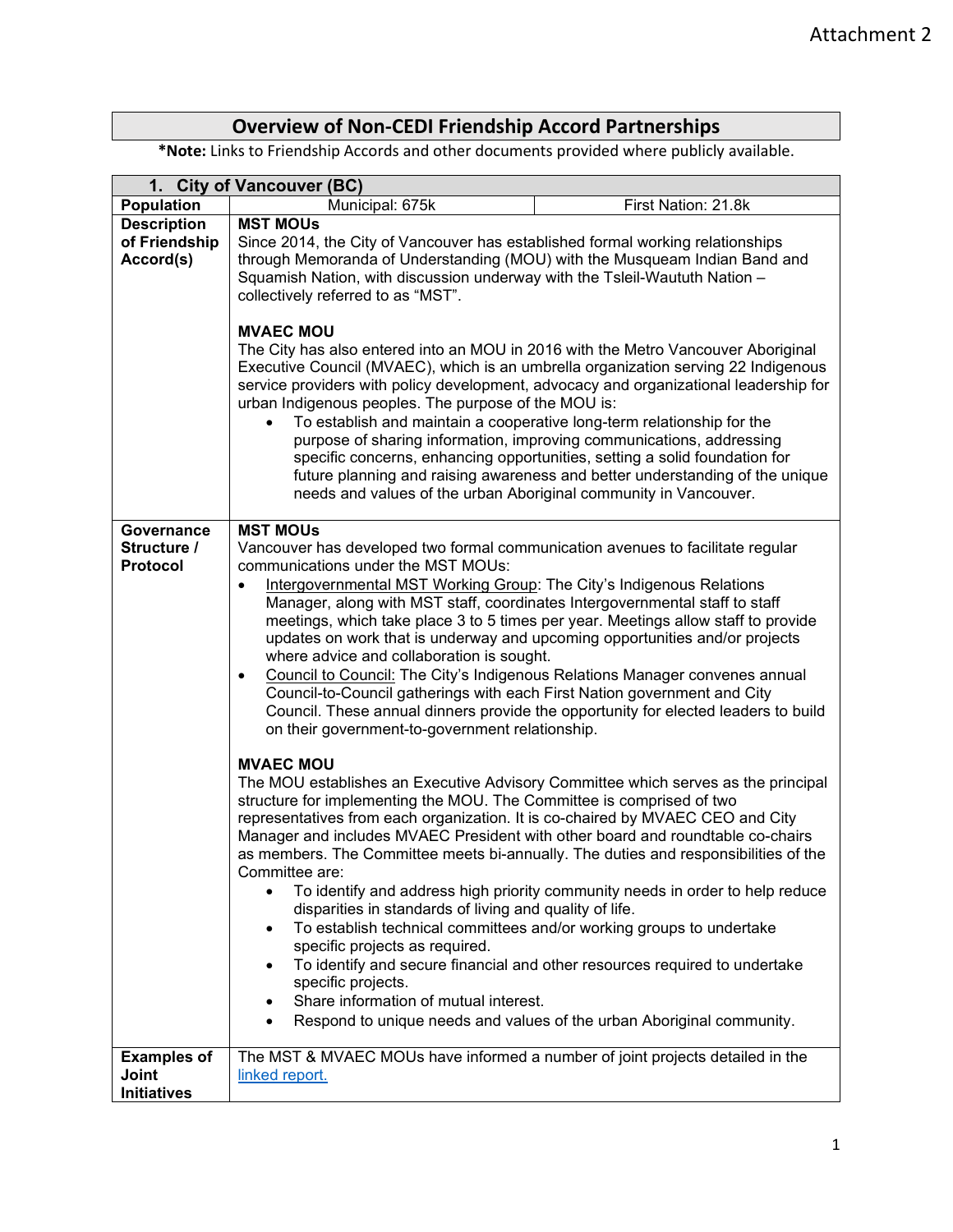|       | Building off of these relationships, the City created a joint taskforce in 2021 to explore<br>the implementation of the UN Declaration on the Rights of Indigenous Peoples<br>(UNDRIP) within the City. The Task Force consists of a Steering Committee with a<br>formalized terms of reference. It is composed of elected representatives from local<br>Nations and the City, as well as a Technical Committee composed of staff from the<br>City, local Nations, and urban Indigenous organizations, and additional advisors and<br>experts as needed. Representatives from the City and First Nations began to co-<br>develop joint priorities, a work plan and timeline to report back to their councils with an<br>UNDRIP implementation plan by November 2022. |
|-------|----------------------------------------------------------------------------------------------------------------------------------------------------------------------------------------------------------------------------------------------------------------------------------------------------------------------------------------------------------------------------------------------------------------------------------------------------------------------------------------------------------------------------------------------------------------------------------------------------------------------------------------------------------------------------------------------------------------------------------------------------------------------|
| Links | MVAEC MOU:<br>https://vancouver.ca/files/cov/2019-11-14-metro-vancouver-aboriginal-executive-<br>council-briefing.pdf<br><b>UNDRIP Task Force Steering Committee:</b><br>https://council.vancouver.ca/20210310/documents/pspc5.pdf                                                                                                                                                                                                                                                                                                                                                                                                                                                                                                                                   |

| 2. City of Kamloops & First Nation of Tk'emlúps te Secwépemc (BC) |                                                                                                                                                                                                                                                                                                                                                                                                                                                                                                                                                                                                                                                                       |                                                                                                                                                                                                                                                                                                                                                                                                                              |
|-------------------------------------------------------------------|-----------------------------------------------------------------------------------------------------------------------------------------------------------------------------------------------------------------------------------------------------------------------------------------------------------------------------------------------------------------------------------------------------------------------------------------------------------------------------------------------------------------------------------------------------------------------------------------------------------------------------------------------------------------------|------------------------------------------------------------------------------------------------------------------------------------------------------------------------------------------------------------------------------------------------------------------------------------------------------------------------------------------------------------------------------------------------------------------------------|
| <b>Population</b>                                                 | Municipal: 90.3k                                                                                                                                                                                                                                                                                                                                                                                                                                                                                                                                                                                                                                                      | First Nation: 1400                                                                                                                                                                                                                                                                                                                                                                                                           |
| <b>Description</b><br>of Friendship<br>Accord(s)                  | Letter of Understanding (LOU) signed in 2019. LOU outlines the commitment of each<br>community to preserving and promoting Secwepemc values, including protecting<br>cultural heritage resources. The LOU was intended to serve as a stepping-stone<br>towards a future cultural heritage agreement.<br>Prior to the LOU, the two governments had been meeting twice annually through the<br>provincially sponsored Community-to-Community forums program. The forums<br>provided opportunities for the discussion of shared interests and greater inter-<br>governmental co-ordination. The LOU was developed through the Community-to-<br>Community forums program. |                                                                                                                                                                                                                                                                                                                                                                                                                              |
| Governance<br>Structure /<br>Protocol                             | The Cultural Heritage Working Group (CHWG) was established in 2019 following the<br>signing of the LOU to ensure that the City and TteS proactively implement active and<br>ongoing involvement in protecting, managing, and interpreting cultural heritage. It is<br>composed of Tk'emlups te Secwépemc and City of Kamloops elected councillors and<br>staff. The CHWG collaboratively developed a joint terms of reference for the group,<br>which was approved by the councils of both the City of Kamloops and Tk'emlúps te<br>Secwepemc First Nation.                                                                                                           |                                                                                                                                                                                                                                                                                                                                                                                                                              |
| <b>Examples of</b><br><b>Joint</b><br><b>Initiatives</b>          | $\bullet$<br>place name.<br>$\bullet$<br>established a new a new transit route to Tk'emlúps te Secwépemc.<br>The design work on a collaborative cultural centre,<br>$\bullet$<br>$\bullet$<br>Plan<br>The creation of a Joint Culture and Heritage Committee.<br>$\bullet$<br>$\bullet$<br>of Kamloops residents.                                                                                                                                                                                                                                                                                                                                                     | Opening of Xget'tem' Trail in 2018, named in recognition of the area's traditional<br>The formalization of a Community Transit Partnership Agreement in 2018, which<br>Collaborating on new directions in the City's Strategic Plan and upcoming Social<br>The creation of the Joint Recreation Working Group in 2020 to support recreation<br>and sport on TteS Reserves for the benefit of band community members and City |
| <b>Links</b>                                                      | Overview of Relationship:<br>https://www.ubcm.ca/sites/default/files/2021-08/UBCM-<br>PATHWAYS Tkemlups Kamloops.pdf                                                                                                                                                                                                                                                                                                                                                                                                                                                                                                                                                  |                                                                                                                                                                                                                                                                                                                                                                                                                              |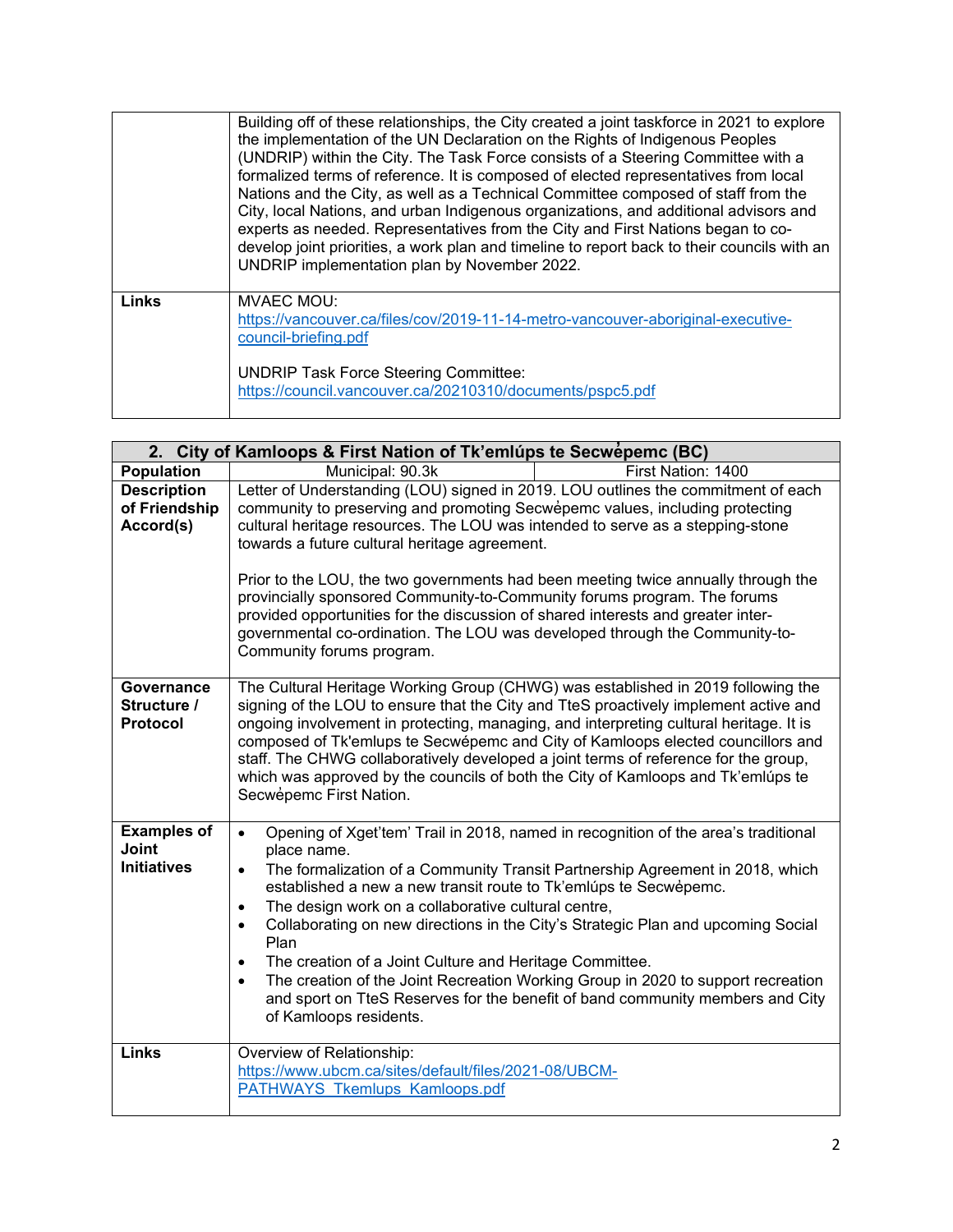| Community-to-community Forum:                                                      |
|------------------------------------------------------------------------------------|
| https://www2.gov.bc.ca/gov/content/governments/local-governments/governance-       |
| powers/collaborating-building-relationships/relations/community-to-community-forum |
|                                                                                    |

| 3. City of Nanaimo & Snuneymuxw First Nation (BC) |                                                                                                                                                                                                                                                                                                                                                                                                                                                                                                                                                                                                                                                                                                                                                                                                                                                                                                                                                                                                               |  |  |
|---------------------------------------------------|---------------------------------------------------------------------------------------------------------------------------------------------------------------------------------------------------------------------------------------------------------------------------------------------------------------------------------------------------------------------------------------------------------------------------------------------------------------------------------------------------------------------------------------------------------------------------------------------------------------------------------------------------------------------------------------------------------------------------------------------------------------------------------------------------------------------------------------------------------------------------------------------------------------------------------------------------------------------------------------------------------------|--|--|
| <b>Population</b>                                 | Municipal: 90.5k<br>First Nation: 1,660                                                                                                                                                                                                                                                                                                                                                                                                                                                                                                                                                                                                                                                                                                                                                                                                                                                                                                                                                                       |  |  |
| <b>Description</b><br>of Friendship<br>Accord(s)  | First MOU signed in 2005, which committed the parties to a government-to-<br>government relationship based on mutual respect and cooperation.                                                                                                                                                                                                                                                                                                                                                                                                                                                                                                                                                                                                                                                                                                                                                                                                                                                                 |  |  |
|                                                   | A Protocol Agreement was signed in 2009, which outlined the parties' responsibilities<br>to work together and coordinate economic opportunities, service provision, land-use<br>planning, and established a joint decision-making process.                                                                                                                                                                                                                                                                                                                                                                                                                                                                                                                                                                                                                                                                                                                                                                    |  |  |
|                                                   | The partnership encountered some challenges culminating in 2017 when the<br>Snuneymuxw First Nation removed their flag from Nanaimo City Hall. The two<br>communities were able to continue dialog, deciding to prioritize the revision of the<br>2009 Protocol Agreement to focus more on recognizing indigenous treaty rights and<br>advancing reconciliation. The revised Protocol Agreement was signed in 2019, which<br>contains stronger language about recognition of rights and reconciliation.                                                                                                                                                                                                                                                                                                                                                                                                                                                                                                       |  |  |
|                                                   | Purpose (2019 Protocol Agreement):<br>To deepen the government-to-government relationship between the parties and<br>establish a collaborative process that will meaningfully advance reconciliation and<br>lead to a resolution of shared opportunities, agreements and mutual benefits.                                                                                                                                                                                                                                                                                                                                                                                                                                                                                                                                                                                                                                                                                                                     |  |  |
| Governance<br>Structure /<br>Protocol             | The Protocol Agreement establishes a Protocol Agreement Working Group (PAWG)<br>as the main body to implement the Agreement and work towards joint priorities. The<br>PAWG has regular meetings that enable both governments to raise opportunities and<br>matters to be discussed between them. The PAWG is composed of:<br>The Chief of Snuneymuxw;<br>$\bullet$<br>The Mayor of the City;<br>٠<br>Two Snuneymuxw Band Councillors nominated by the Chief of Snuneymuxw;<br>٠<br>Two City Councillors nominated by the Mayor of the City;<br>٠<br>One staff member from each of Snuneymuxw and the City, nominated by the<br>$\bullet$<br>Chief and the Mayor respectively; and<br>Such other staff members as required by either party to support the work of the<br>protocol agreement working group.<br>The PAWG is responsible for identifying joint projects and initiatives and establishing<br>an agreed priority, timelines, and processes for development and implementation of<br>those projects. |  |  |
| <b>Examples of</b><br>Joint<br><b>Initiatives</b> | The partners have utilized their formalized relationship to develop and enter into a<br>$\bullet$<br>number of service agreements ensuring essential services are provided to the<br>people of Snuneymuxw.<br>Partnered on the Saysutshun (Newcastle Island) Ferry Service.<br>$\bullet$<br>Collaborated on the development of a Saysutshun Business Plan that envisions<br>$\bullet$<br>Indigenous and tourism product development on Newcastle Island.                                                                                                                                                                                                                                                                                                                                                                                                                                                                                                                                                      |  |  |
| Links                                             | Overview of Relationship:<br>https://www.ubcm.ca/sites/default/files/2021-08/UBCM-<br>PATHWAYS Snuneymuxw Nanaimo.pdf                                                                                                                                                                                                                                                                                                                                                                                                                                                                                                                                                                                                                                                                                                                                                                                                                                                                                         |  |  |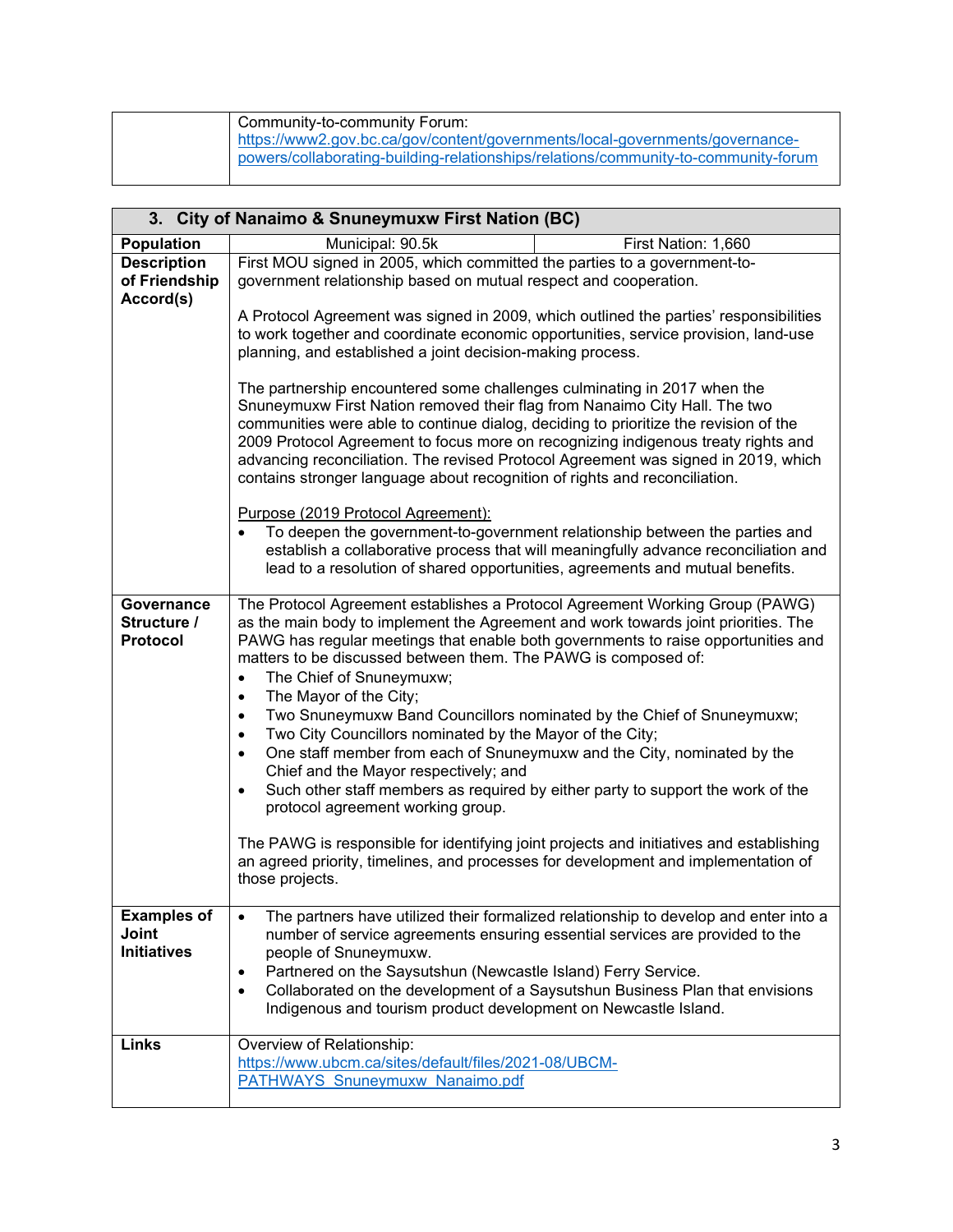| 4. City of Saskatoon & Saskatoon Tribal Council (SK)     |                                                                                                                                                                                                                                                                                                                                                                                                                        |  |
|----------------------------------------------------------|------------------------------------------------------------------------------------------------------------------------------------------------------------------------------------------------------------------------------------------------------------------------------------------------------------------------------------------------------------------------------------------------------------------------|--|
| <b>Population</b>                                        | First Nation: 13.4k<br>Municipal: 246.4k                                                                                                                                                                                                                                                                                                                                                                               |  |
| <b>Description</b><br>of Friendship<br>Accord(s)         | The City of Saskatoon and the Saskatoon Tribal Council (STC), which is made up of<br>chiefs of the Seven Members First Nations, signed the Sharing Prosperity Through<br>Reconciliation Protocol Agreement in 2019.<br>The recitals of the Protocol Agreement note that the parties wish to establish the                                                                                                              |  |
|                                                          | means to convene to discuss and to resolve issues of common interest through the<br>agreement. Discussions are intended to lead to actions to improve socioeconomic<br>outcomes for members of the First Nations of the STC, now and in the future.                                                                                                                                                                    |  |
| Governance<br>Structure /<br><b>Protocol</b>             | The Protocol Agreement commits the parties to establish designated "points of<br>contact" for the City and STC at the senior political and management levels, whose<br>task is to collaboratively advance the joint work under the Agreement. The Agreement<br>calls on senior elected officials to meet at least once annually to address areas of<br>mutual interest.                                                |  |
|                                                          | The senior political and staff points of contact are called on to establish working<br>groups to identify shared priorities and advance joint initiatives that improve the quality<br>of life for First Nations people living and working in Saskatoon. The parties are<br>required to co-develop an annual work plan to guide their joint work. They are<br>required to report to their respective councils annually. |  |
|                                                          | The Agreement sets out high-level meeting protocols, including alternative Chairing<br>responsibilities and agenda setting.                                                                                                                                                                                                                                                                                            |  |
| <b>Examples of</b><br><b>Joint</b><br><b>Initiatives</b> | Work Plan to be jointly developed to guide work over next five years on shared goals.                                                                                                                                                                                                                                                                                                                                  |  |
| Links                                                    | Protocol Agreement:<br>https://pub-saskatoon.escribemeetings.com/filestream.ashx?DocumentId=100495                                                                                                                                                                                                                                                                                                                     |  |

|                                                  | 5. City of Regina & Carry the Kettle Nakoda Nation (SK)                                                                                                                                                                                                                                                                                                                                                                                                                                                                                                                                                                    |                                                                                                                                                                                                                                                                                                                                            |  |
|--------------------------------------------------|----------------------------------------------------------------------------------------------------------------------------------------------------------------------------------------------------------------------------------------------------------------------------------------------------------------------------------------------------------------------------------------------------------------------------------------------------------------------------------------------------------------------------------------------------------------------------------------------------------------------------|--------------------------------------------------------------------------------------------------------------------------------------------------------------------------------------------------------------------------------------------------------------------------------------------------------------------------------------------|--|
| <b>Population</b>                                | Municipal: 215.1k                                                                                                                                                                                                                                                                                                                                                                                                                                                                                                                                                                                                          | First Nation: 2920                                                                                                                                                                                                                                                                                                                         |  |
| <b>Description</b><br>of Friendship<br>Accord(s) | The parties signed a MOU in early 2021. The MOU was first proposed by the Carry<br>the Kettle Nakoda Nation (CTK), who were interested in obtaining reserve status for<br>land located within an urban centre, which they were seeking to then develop.<br>Although an MOU was not a requirement for this, CTK proposed the MOU to provide<br>a framework upon which the two organizations could work together, as well as a<br>public signal of their relationship.<br>The Recitals of the MOU set out that:<br>enable opportunities for the development of the CTK lands; and<br>$\bullet$<br>negotiations between them. | The parties wish to establish a framework for the further review and negotiations<br>required to be able to conclude a future Municipal Services Agreement (MSA) to<br>The parties wish to work cooperatively to achieve common objectives and agree<br>to enter into the MOU to set forth the framework and guiding principles for future |  |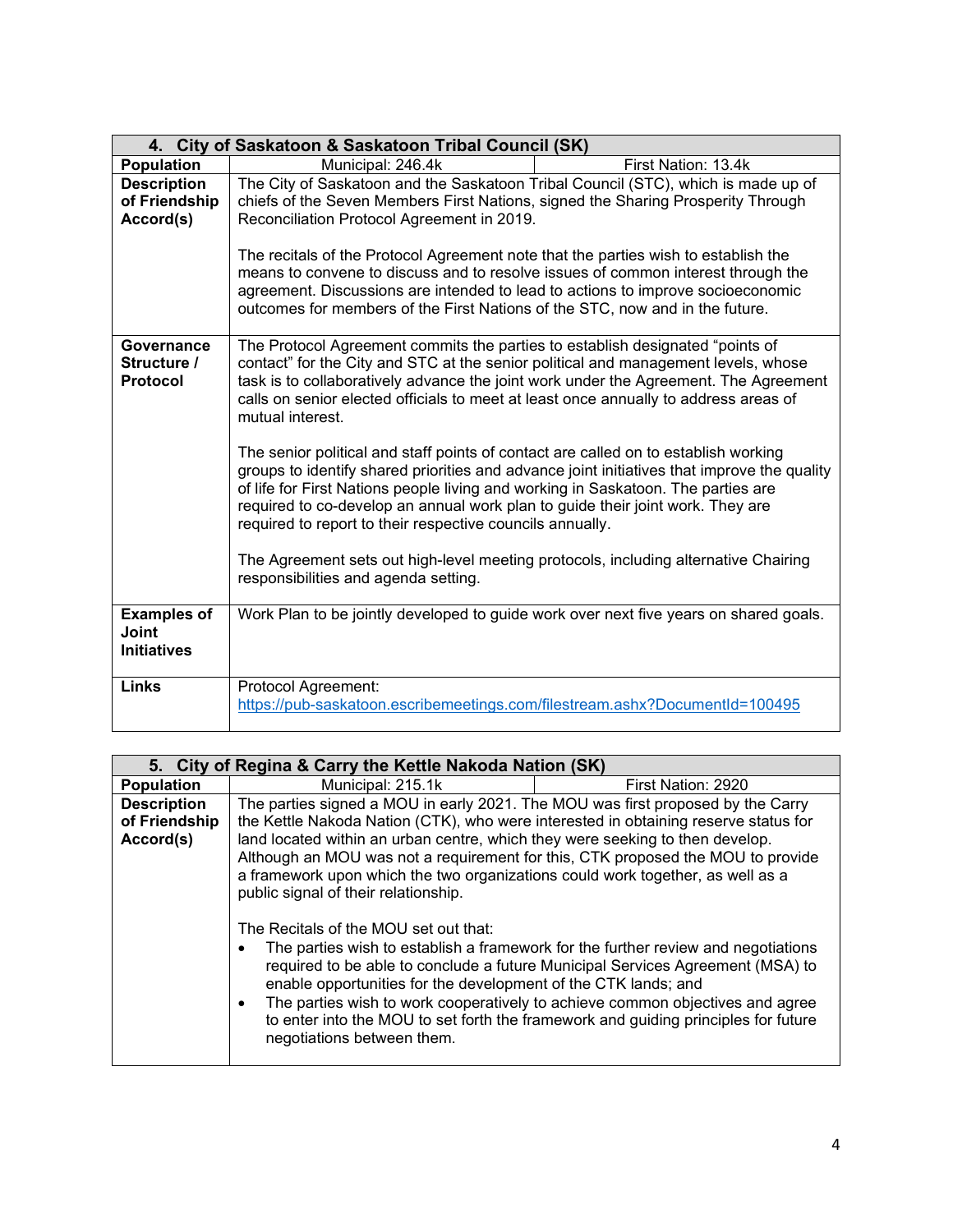| Governance<br>Structure /<br><b>Protocol</b>             | The MOU does not provide for a governance structure. Rather, it sets out a common<br>understanding upon which the parties will work together towards a future Municipal<br>Services Agreement (MSA) that would enable development opportunities on CTK<br>lands.<br>The MOU notes that a MSA and any other agreement which may be necessary for the<br>joint initiative will supersede the MOU (which is not legally binding) and be subject to<br>the approval of City Council and CTK's band council. |
|----------------------------------------------------------|---------------------------------------------------------------------------------------------------------------------------------------------------------------------------------------------------------------------------------------------------------------------------------------------------------------------------------------------------------------------------------------------------------------------------------------------------------------------------------------------------------|
| <b>Examples of</b><br><b>Joint</b><br><b>Initiatives</b> | MOU adopted for the purposes of providing a framework for the parties to jointly work<br>towards land development on CTK urban lands.                                                                                                                                                                                                                                                                                                                                                                   |
| <b>Links</b>                                             | Memorandum of Understanding (See pg. 333):<br>http://reginask.iqm2.com/Citizens/FileOpen.aspx?Type=1&ID=4185&Inline=True                                                                                                                                                                                                                                                                                                                                                                                |

| 6. City of Winnipeg (MB)                                                                     |                                                                                                 |                                                                                     |  |  |
|----------------------------------------------------------------------------------------------|-------------------------------------------------------------------------------------------------|-------------------------------------------------------------------------------------|--|--|
| <b>Population</b>                                                                            | Municipal: 705.2k                                                                               | First Nation: 34 regional First Nation                                              |  |  |
|                                                                                              |                                                                                                 | communities                                                                         |  |  |
| <b>Description</b>                                                                           | <b>Winnipeg Indigenous Accord</b>                                                               |                                                                                     |  |  |
| of Friendship                                                                                | Winnipeg's Indigenous Accord was adopted by City Council in 2017.<br>$\bullet$                  |                                                                                     |  |  |
| Accord(s)                                                                                    | Taking a different approach from other accords examined, the Accord is<br>$\bullet$             |                                                                                     |  |  |
|                                                                                              | municipally led rather than being developed bilaterally. It sets out the City's                 |                                                                                     |  |  |
|                                                                                              |                                                                                                 | commitment to advancing reconciliation efforts with Indigenous peoples guided by    |  |  |
|                                                                                              |                                                                                                 | the TRC Calls to Action. It then invites First Nations, community organizations and |  |  |
|                                                                                              | others to sign on to become "Accord partners", committing themselves to the                     |                                                                                     |  |  |
|                                                                                              | commitments under the Accord and requiring that they set goals to advance                       |                                                                                     |  |  |
|                                                                                              | reconciliation.                                                                                 |                                                                                     |  |  |
|                                                                                              | The Accord was developed by the Mayor's Indigenous Advisory Circle following<br>$\bullet$       |                                                                                     |  |  |
|                                                                                              | consultation and collaboration with community leaders and originations.                         |                                                                                     |  |  |
|                                                                                              | The City holds an Accord signing ceremony annually where it recommits itself and<br>$\bullet$   |                                                                                     |  |  |
|                                                                                              | new Accord partners sign on.                                                                    |                                                                                     |  |  |
|                                                                                              | The goals of Accord partners are collected in a "goal book" maintained by the City<br>$\bullet$ |                                                                                     |  |  |
|                                                                                              | which is available to the public.                                                               |                                                                                     |  |  |
|                                                                                              |                                                                                                 |                                                                                     |  |  |
|                                                                                              | Winnipeg METRO Region & Southern Chiefs' Organization MOU                                       |                                                                                     |  |  |
|                                                                                              | The Winnipeg Metro Region and Southern Chiefs' Organization signed an MOU in<br>$\bullet$       |                                                                                     |  |  |
|                                                                                              | 2019.                                                                                           |                                                                                     |  |  |
|                                                                                              | The MOU was the result of the parties' participation in the Collaborative<br>$\bullet$          |                                                                                     |  |  |
|                                                                                              | Leadership Initiative (CLI). The parties' had been meeting regularly through the                |                                                                                     |  |  |
|                                                                                              | program since 2017 to explore how they would better work together to advance                    |                                                                                     |  |  |
|                                                                                              | reconciliation in the region.                                                                   |                                                                                     |  |  |
| The stated purpose of the MOU is to create a long-lasting and durable political<br>$\bullet$ |                                                                                                 |                                                                                     |  |  |
|                                                                                              |                                                                                                 | agreement based on a government-to-government relationship. It is intended to       |  |  |
|                                                                                              |                                                                                                 | guide the deepening of the relationships among the parties as they seek to further  |  |  |
|                                                                                              |                                                                                                 | their collaboration and cooperation in areas of mutual interest for the betterment  |  |  |
|                                                                                              |                                                                                                 | of the region. Areas of regional cooperation set out in the MOU include, but are    |  |  |
|                                                                                              | not limited to:                                                                                 |                                                                                     |  |  |
|                                                                                              | Economic development<br>$\circ$                                                                 |                                                                                     |  |  |
|                                                                                              | Service sharing<br>$\circ$                                                                      |                                                                                     |  |  |
|                                                                                              | Land and water stewardship<br>$\circ$                                                           |                                                                                     |  |  |
|                                                                                              | Circular economy and waste<br>$\circ$                                                           |                                                                                     |  |  |
|                                                                                              | Infrastructure<br>$\circ$                                                                       |                                                                                     |  |  |
|                                                                                              | Technology<br>$\circ$                                                                           |                                                                                     |  |  |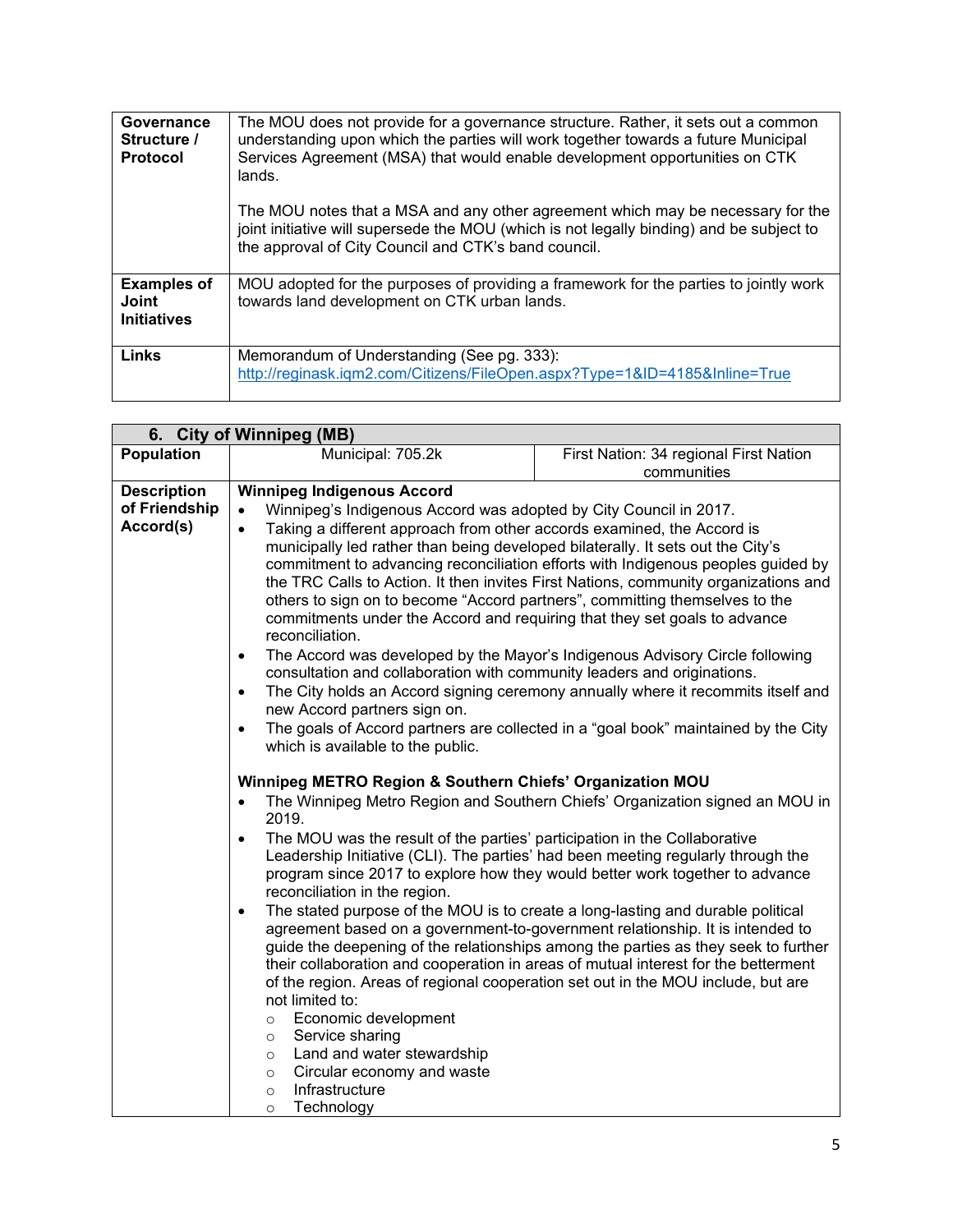|                                                          | Treaty land entitlement<br>$\circ$<br>Government issues, including the making of further agreements<br>$\circ$<br>Areas of duplication, overlap, potential harmonization and compatibility within<br>$\circ$<br>their respective areas of jurisdiction.<br>Any other areas of mutual interest identified by the First Nations and the<br>$\circ$<br>Municipalities.                                                                                                                                                                                                                                                                                                                                                                                                                                                                                                                                                                                                                                                                                                                                                                                           |
|----------------------------------------------------------|---------------------------------------------------------------------------------------------------------------------------------------------------------------------------------------------------------------------------------------------------------------------------------------------------------------------------------------------------------------------------------------------------------------------------------------------------------------------------------------------------------------------------------------------------------------------------------------------------------------------------------------------------------------------------------------------------------------------------------------------------------------------------------------------------------------------------------------------------------------------------------------------------------------------------------------------------------------------------------------------------------------------------------------------------------------------------------------------------------------------------------------------------------------|
| Governance<br>Structure /<br><b>Protocol</b>             | <b>Winnipeg Indigenous Accord</b><br>Accord partners attend regular partner meetings. Meetings are co-hosted by the<br>$\bullet$<br>City and one other Accord partner on a rotating basis. Co-hosts are responsible<br>for sharing the agenda and facilitation of meetings.<br>Progress on Accord commitments are reported annually through a report to City<br>$\bullet$<br>Council.<br>The Accord currently has over 180 signatories from the community. Full list:<br>$\bullet$<br>https://winnipeg.ca/Indigenous/WIA/accord-partner-list.pdf<br>Winnipeg METRO Region & Southern Chiefs' Organization MOU<br>The MOU establishes a Joint Steering Committee through which the Mayors,<br>$\bullet$<br>Reeves and Chiefs of the First Nations will meet bi-annually.<br>The MOU calls on the Joint Steering Committee to develop a work plan in support<br>٠<br>of the meetings to ensure that meeting outcomes are advanced.<br>The Joint Steering Committee may create operational subcommittees of their<br>$\bullet$<br>senior officials from the First Nations and the municipalities to implement the<br>direction of the Mayors, Reeves and Chiefs. |
| <b>Examples of</b><br><b>Joint</b><br><b>Initiatives</b> | See Winnipeg indigenous Accord Partners Progress Report 2020 for examples of joint<br>initiatives:<br>https://winnipeg.ca/indigenous/WIA/PartnerGoalsandProgressReport-August2020.pdf                                                                                                                                                                                                                                                                                                                                                                                                                                                                                                                                                                                                                                                                                                                                                                                                                                                                                                                                                                         |
| <b>Links</b>                                             | Winnipeg Indigenous Accord:<br>https://winnipeg.ca/indigenous/pdfs/CoW-Indigenous-Accord.pdf<br>Winnipeg METRO Region & Southern Chiefs' Organization MOU:<br>http://clkapps.winnipeg.ca/DMIS/permalink.asp?id=M20190228(RM)C-20                                                                                                                                                                                                                                                                                                                                                                                                                                                                                                                                                                                                                                                                                                                                                                                                                                                                                                                              |

| 7. City of Lethbridge & Kainai/Blood Tribe (AB) |                                                                                                                                                                                                                                                                                                                                                                                                                                                                                                                                                                                   |                     |  |  |
|-------------------------------------------------|-----------------------------------------------------------------------------------------------------------------------------------------------------------------------------------------------------------------------------------------------------------------------------------------------------------------------------------------------------------------------------------------------------------------------------------------------------------------------------------------------------------------------------------------------------------------------------------|---------------------|--|--|
| <b>Population</b>                               | Municipal: 92.7k                                                                                                                                                                                                                                                                                                                                                                                                                                                                                                                                                                  | First Nation: 12.7k |  |  |
| <b>Description</b><br>of Friendship             | Memoranda of Respect, Understanding and Partnership (MOU) signed in May 2021.<br>The purpose of the MOU is to establish stronger communications, planning and                                                                                                                                                                                                                                                                                                                                                                                                                     |                     |  |  |
| Accord(s)                                       | opportunities for joint advocacy between the City of Lethbridge and Kainai/Blood<br>Tribe to advance issues of common interest and resolve issues of common<br>concern. The MOU identifies four areas of mutual interest and concern:<br>Health and Wellness (Including Housing, Education, Justice, Racism and<br>$\circ$<br>Discrimination);<br>Economic Development and Employment;<br>$\circ$<br>Community Planning (including Land Use Planning, the Environment, Cultural<br>$\circ$<br>Resources, Management and Emergency Response); and<br>Communications.<br>$\bigcirc$ |                     |  |  |
| Governance<br>Structure /                       | The implementation of the MOU will be carried out through joint working committees,<br>one for each of the identified areas of mutual interest. Each joint working committee                                                                                                                                                                                                                                                                                                                                                                                                      |                     |  |  |
| <b>Protocol</b>                                 | will be composed of representatives from administrations of both City and<br>Kainai/Blood Tribe, as appointed by the senior administrative officers from each. The                                                                                                                                                                                                                                                                                                                                                                                                                |                     |  |  |